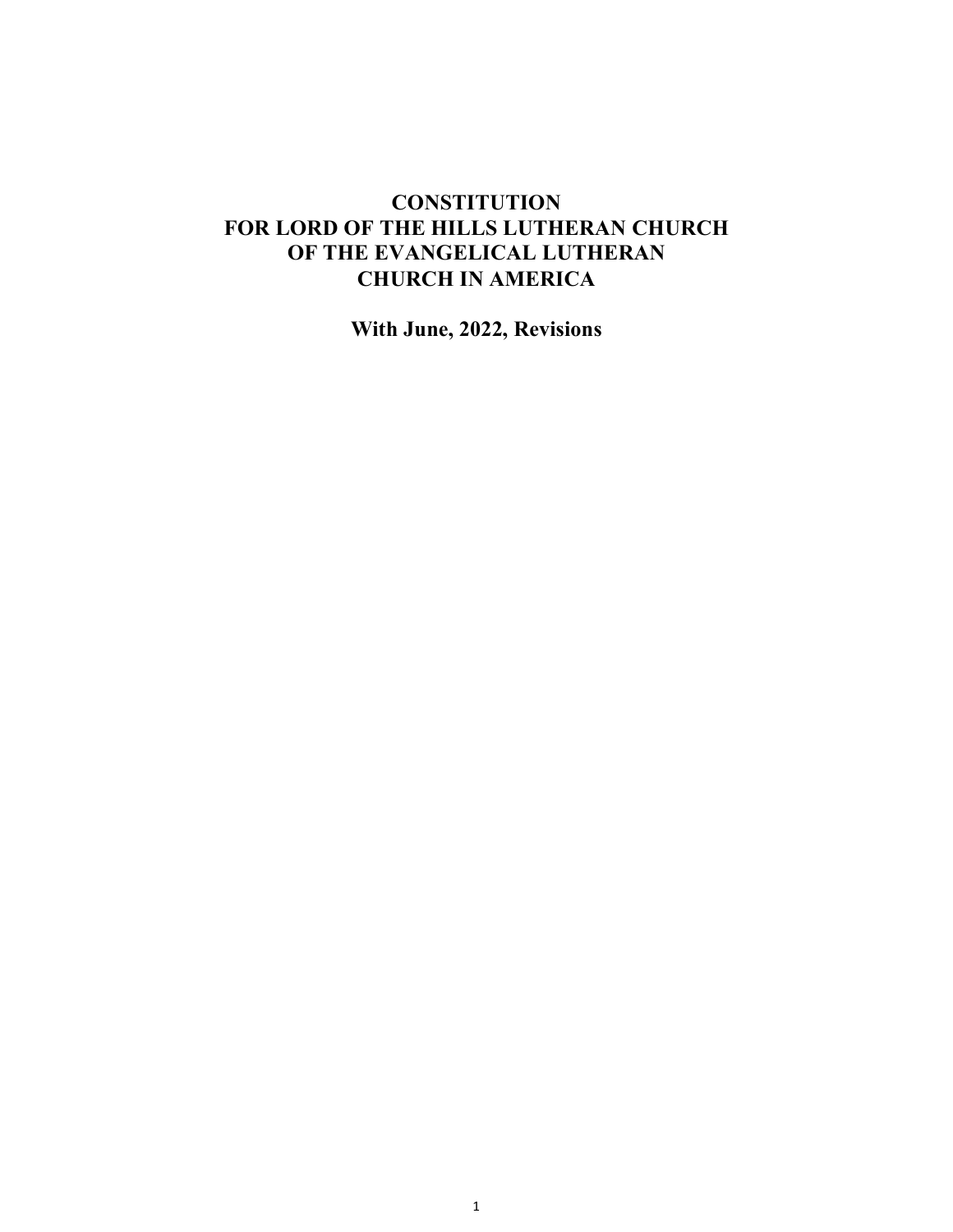## TABLE OF CONTENTS

CODIFICATION EXPLANATION

CHAPTER 1. NAME AND INCORPORATION

CHAPTER 2. CONFESSION OF FAITH

CHAPTER 3. NATURE OF THE CHURCH

CHAPTER 4. STATEMENT OF PURPOSE

CHAPTER 5. POWERS OF THE CONGREGATION

CHAPTER 6. CHURCH AFFILIATION

CHAPTER 7. PROPERTY OWNERSHIP

CHAPTER 8. MEMBERSHIP

CHAPTER 9. THE PASTOR

CHAPTER 10. CONGREGATION MEETING

CHAPTER 11. OFFICERS

CHAPTER 12. CONGREGATION COUNCIL

CHAPTER 13. CONGREGATION COMMITTEES

CHAPTER 14. ORGANIZATIONS WITHIN THE CONGREGATION

CHAPTER 15. DISCIPLINE OF MEMBERS AND ADJUDICATION

CHAPTER 16. AMENDMENTS

CHAPTER 17. BYLAWS

CHAPTER 18. CONTINUING RESOLUTIONS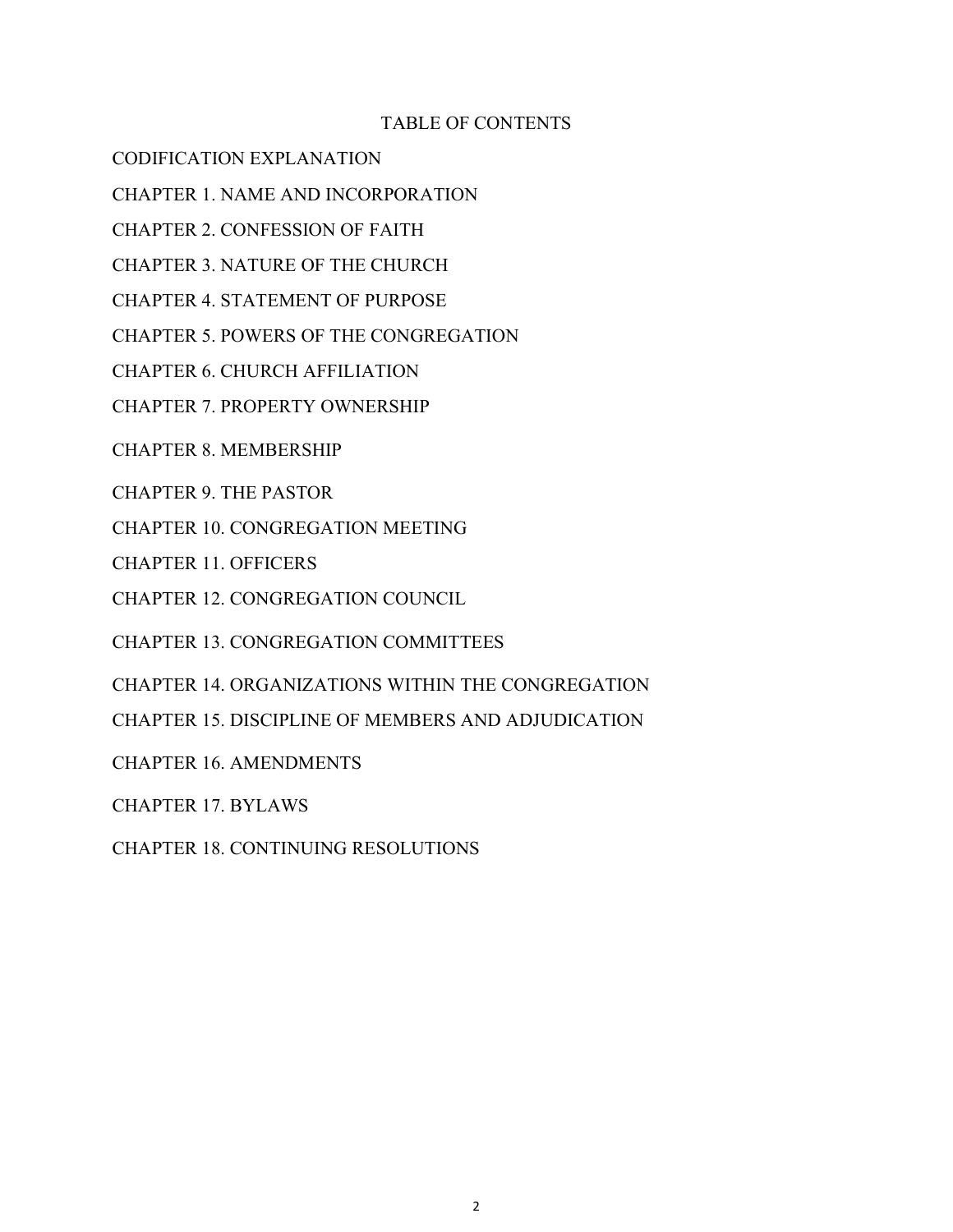## *CODIFICATION EXPLANATION*

The provisions of this Constitution, the Bylaws, and the Continuing Resolutions which pertain to the same matter have been placed together. This arrangement requires that these types of material be identified by other than physical separation.

- 1. Major sectors are designated as chapters. The chapters are numbered 1 through 18. Items in the congregational constitution are all preceded by the letter "C".
- 2. Constitutional materials are identified by the use of two numbers. The first number indicates the chapter and the second number refers to items within the chapter. For example, constitutional materials about officers are marked, C.11.01, and following in sequence.

**Important!** Constitutional materials marked with an asterisk (\*) signify the material so marked is virtually required by the Evangelical Lutheran Church in America in order for this congregation to be consistent with the churchwide and synod constitutions.

It may appear that some numbers have been inadvertently left out; however, some numbers are left "vacant" in order to keep this specific congregation's numbering consistent with the model constitution.

- 3. Bylaw materials are identified with three sets of numbers. The first number indicates the chapter; the second number refers to a bylaw related to the constitutional statement. For example, bylaw materials about Congregational meetings are marked C.10.01.01 and following in sequence.
- 4. Continuing Resolutions are also identified with three or more sets of numbers. The first number indicates the chapter, the second number refers to an item within the chapter, the third number (if used) refers to a bylaw, and the fourth number is a combination of a letter and the last two digits of the year of adoption of the continuing resolution.

The major distinction of the various types of material in this document is found in the manner by which Constitutional materials, Bylaws, and Continuing Resolutions may be added or amended. See Chapters 16-18.

## *PREAMBLE(\*)*

We, baptized members of the Church of Christ, responding in faith to the call of the Holy Spirit through the Gospel, desiring to unite together to preach the Word, administer the sacraments, and carry out God's mission, do hereby adopt this constitution and solemnly pledge ourselves to be governed by its provisions. In the name of the Father and of the Son and of the Holy Spirit.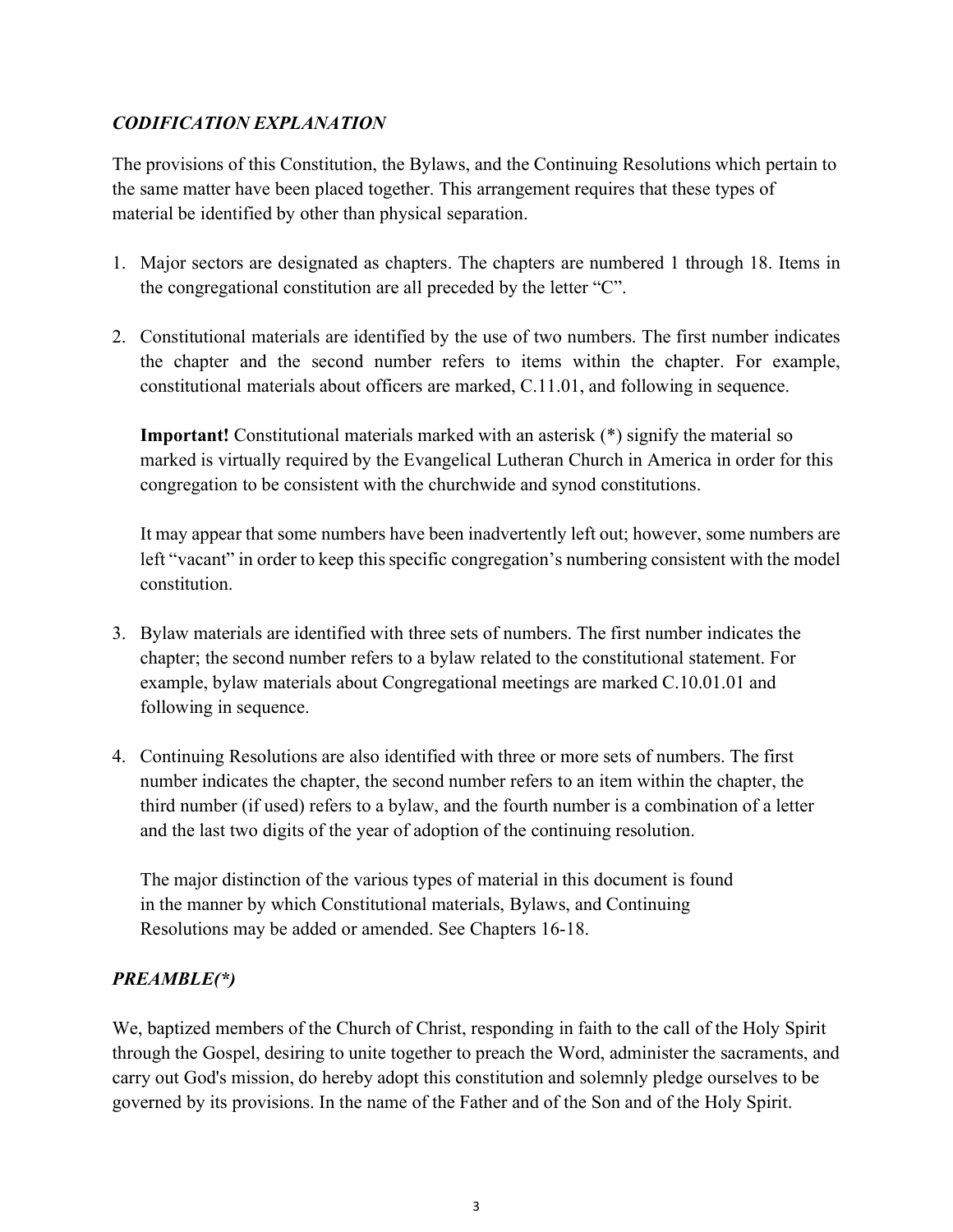## *Chapter 1: NAME AND INCORPORATION*

- C1.01. The name of this congregation shall be Lord of the Hills Lutheran Church.
- C1.02. For the purpose of this constitution and the accompanying bylaws, the Lord of the Hills Lutheran Church congregation is hereinafter designated as "this congregation."
- C1.11. This congregation shall be incorporated under the laws of the State of Colorado.

## *Chapter 2: CONFESSION OF FAITH*

- \*C2.01. This congregation confesses the Triune God, Father, Son, and Holy Spirit.
- \*C2.02. This congregation confesses Jesus Christ as Lord and Savior and the Gospel as the power of God for the salvation of all who believe.
	- a. Jesus Christ is the Word of God incarnate, through whom everything was made and through whose life, death, and resurrection God fashions a new creation.
	- b. The proclamation of God's message to us as both Law and Gospel is the Word of God, revealing judgment and mercy through word and deed, beginning with the Word in creation, continuing in the history of Israel, and centering in all its fullness in the person and work of Jesus Christ.
	- c. The canonical Scriptures of the Old and New Testaments are the written Word of God. Inspired by God's Spirit speaking through their authors, they record and announce God's revelation centering in Jesus Christ. Through them God's Spirit speaks to us to create and sustain Christian faith and fellowship for service in the world.
- \*C2.03. This congregation accepts the canonical Scriptures of the Old and New Testaments as the inspired Word of God and the authoritative source and norm of its proclamation, faith, and life.
- \*C2.04. This congregation accepts the Apostles', Nicene, and Athanasian Creeds as true declarations of the faith of this congregation.
- \*C2.05. This congregation accepts the Unaltered Augsburg Confession as a true witness to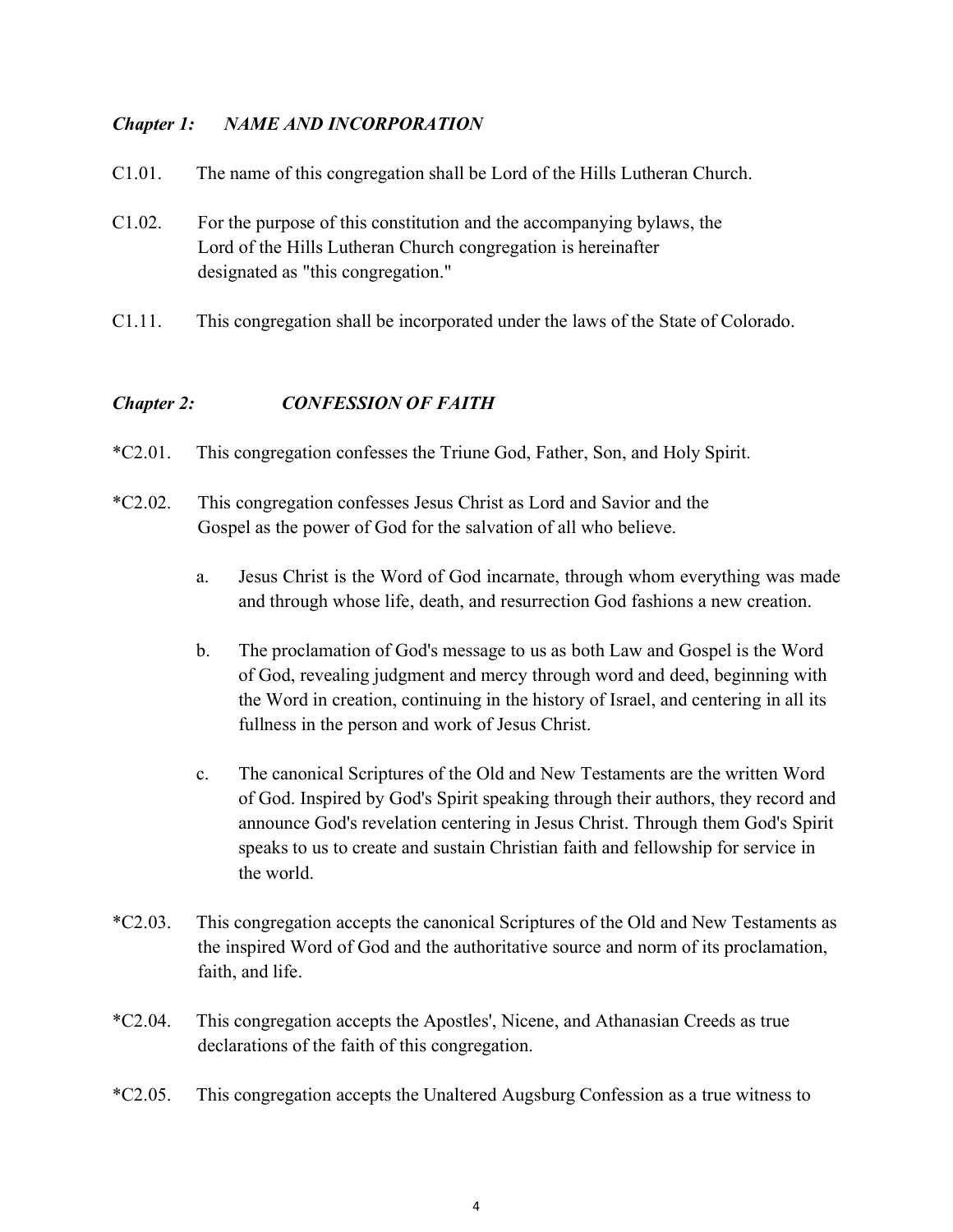the Gospel, acknowledging as one with it in faith and doctrine all churches that likewise accept the teachings of the Unaltered Augsburg Confession.

- \*C2.06. This congregation accepts the other confessional writings in the Book of Concord, namely, the Apology of the Augsburg Confession, the Smalcald Articles and the Treatise, the Small Catechism, the Large Catechism, and the Formula of Concord, as further valid interpretations of the faith of the Church.
- \*C2.07. This congregation confesses the Gospel, recorded in the Holy Scripture and confessed in the ecumenical creeds and Lutheran confessional writings, as the power of God to create and sustain the Church for God's mission in the world.

## *Chapter 3: NATURE OF THE CHURCH*

- \*C3.01. All power in the Church belongs to our Lord Jesus Christ, its head. All actions of this congregation are to be carried out under his rule and authority.
- **\*C3.02.** This church confesses the one, holy, catholic, and apostolic Church and is resolved to serve Christian Unity throughout the world.
- **\*C3.03.** The Church exists both as an inclusive fellowship and as local congregations gathered for worship and Christian service. Congregations find their fulfillment in the universal community of the Church, and the universal Church exists in and through congregations. The Evangelical Lutheran Church in America, therefore, derives its character and powers both from the sanction and representation of its congregations and from its inherent nature as an expression of the broader fellowship of the faithful. In length, it acknowledges itself to be in the historic continuity of the communion of saints; in breadth, it expresses the fellowship of believers and congregations in our day.
- **\*C3.04.** This church, inspired and led by the Holy Spirit, participates in The Lutheran World Federation as a global communion of churches, engaging in faithful witness to the gospel of Jesus Christ and in service for the sake of God's mission in the world.
- **\*C3.05** The name Evangelical Lutheran Church in America (ELCA or "this church") as used herein refers in general references to this whole church, including its three expressions: congregations, synods, and the churchwide organization. The name Evangelical Lutheran Church in America is also the name of the corporation of the churchwide organization to which specific references may be made herein.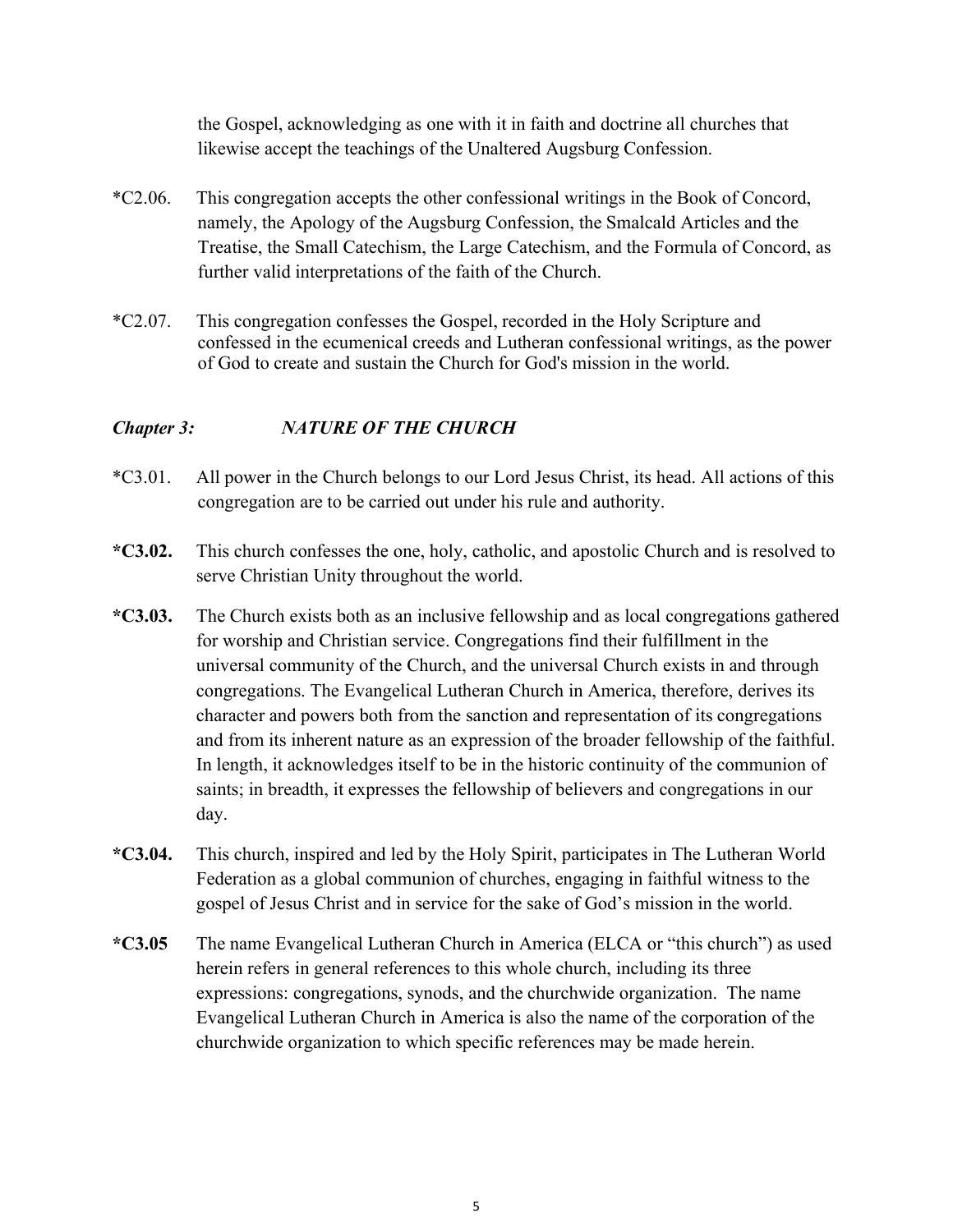## *Chapter 4: STATEMENT OF PURPOSE*

- \*C4.01. The Church is a people created by God in Christ, empowered by the Holy Spirit, called and sent to bear witness to God's creative, redeeming, and sanctifying activity in the world.
- \*C4.02. To participate in God's mission, this congregation as a part of the Church shall:
	- a. Worship God in proclamation of the Word and administration of the sacraments and through lives of prayer, praise, thanksgiving, witness, and service.
	- b. Proclaim God's saving Gospel of justification by grace for Christ's sake through faith alone, according to the apostolic witness in the Holy Scripture, preserving and transmitting the Gospel faithfully to future generations.
	- c. Carry out Christ's Great Commission by reaching out to all people to bring them to faith in Christ and by doing all ministry with a global awareness consistent with the understanding of God as Creator, Redeemer, and Sanctifier of all.
	- d. Serve in response to God's love to meet human needs, caring for the sick and the aged, advocating dignity and justice for all people, working for peace and reconciliation among the nations, and standing with the poor and powerless, and committing itself to their needs.
	- e. Nurture its members in the Word of God so as to grow in faith and hope and love, to see daily life as the primary setting for the exercise of their Christian calling, and to use the gifts of the Spirit for their life together and for their calling in the world.
	- f. Manifest the unity given to the people of God by living together in the love of Christ and by joining with other Christians in prayer and action to express and preserve the unity which the Spirit gives.
- \*C4.03. To fulfill these purposes, this congregation shall:
	- a. Provide services of worship at which the Word of God is preached and the sacraments are administered.
	- b. Provide pastoral care and assist all members to participate in this ministry.
	- c. Challenge, equip, and support all members in carrying out their calling in their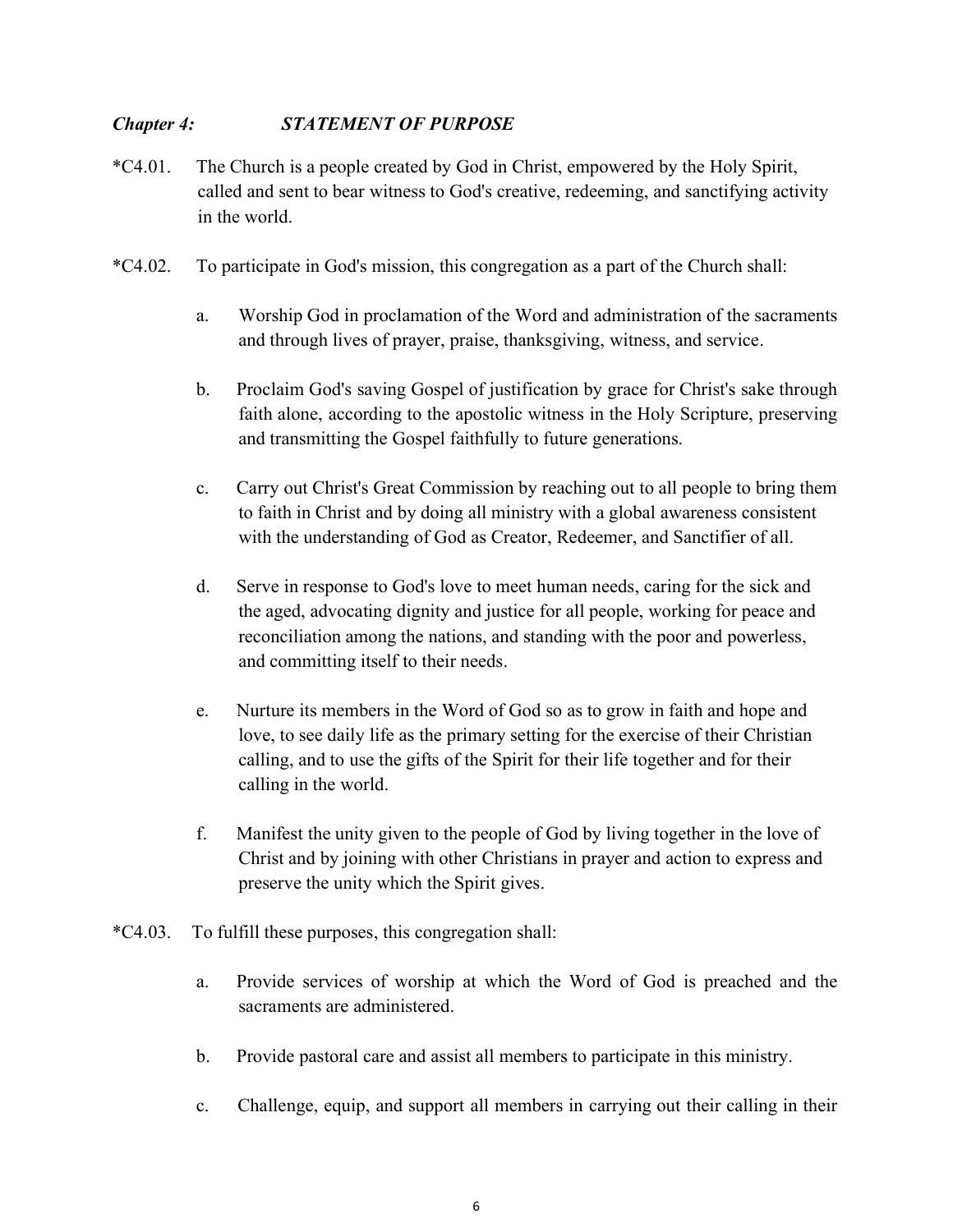daily lives and in their congregation.

- d. Teach the Word of God.
- e. Witness to the reconciling Word of God in Christ, reaching out to all people.
- f. Respond to human need, work for justice and peace, care for the sick and the suffering, and participate responsibly in society.
- g. Motivate its members to provide financial support for this congregation's ministry and the ministry of the other expressions of the Evangelical Lutheran Church in America.
- h. Foster and participate in interdependent relationships with other congregations, the synod, and the churchwide organization of the Evangelical Lutheran Church in America.
- i. Foster and participate in ecumenical relationships consistent with churchwide policy.
- \*C4.04. This congregation shall develop an organizational structure to be described in the bylaws. The Congregation Council shall prepare descriptions of the responsibilities of each committee, task force, or other organizational group and shall review their actions. Such descriptions shall be contained in continuing resolutions in the section on the Congregation Committees.
- \*C4.05. This congregation shall adopt and periodically review a mission statement which will provide specific direction for its programs.
- \*C4.06 References herein to the nature of the relationship between the three expressions of this church-congregations, synods, and the churchwide organization-as being interdependent or as being in a partnership relationship describe the mutual responsibility of these expressions in God's mission and the fulfillment of the purposes of this church as described in this chapter, and do not imply or describe the creation of partnerships, co-ventures, agencies, or other legal relationships recognized in civil law.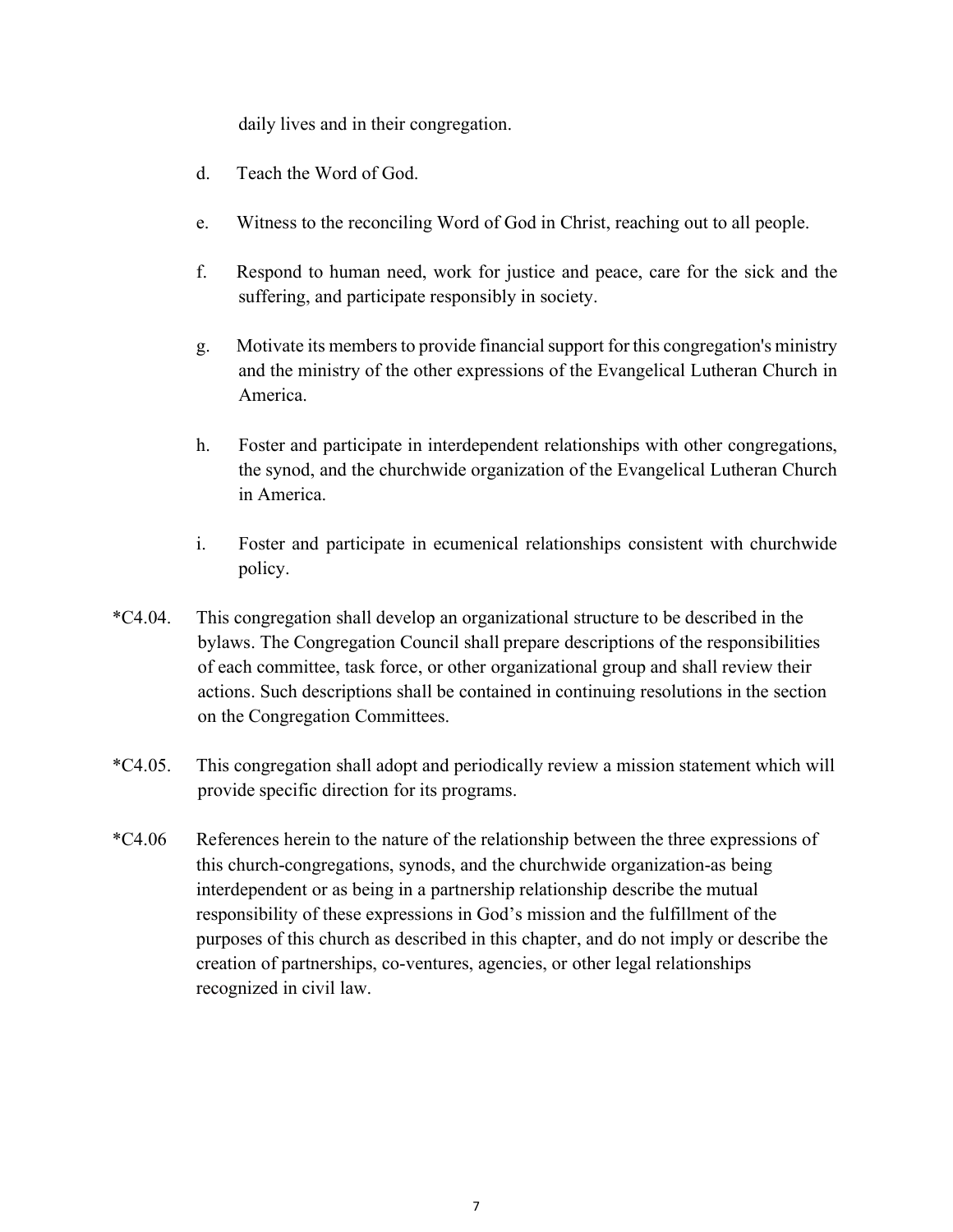## *Chapter 5: POWERS OF THE CONGREGATION*

- \*C5.01. The powers of this congregation are those necessary to fulfill its purpose.
- \*C5.02. The powers of this congregation are vested in the Congregation Meeting called and conducted as provided in this constitution and bylaws.
- \*C5.03. Only such authority as is delegated to the Congregation Council or other organizational units in this congregation's governing documents is recognized. All remaining authority is retained by this congregation. This congregation is authorized to:
	- a. call a pastor as provided in Chapter 9;
	- b. terminate the call of a pastor as provided in Chapter 9;
	- c. call a minister of Word and Service;
	- d. terminate the call of a minister of Word and Service in conformity with the constitution of the Evangelical Lutheran Church in America;
	- e. adopt amendments to the constitution, as provided in Chapter 16, amendments to the bylaws, as specified in Chapter 17, and continuing resolutions, as provided in Chapter 18;
	- f. approve the annual budget;
	- g. acquire real and personal property by gift, devise, purchase, or other lawful means;
	- h. hold title to and use its property for any and all activities consistent with its purpose;
	- i. sell, mortgage, lease, transfer, or otherwise dispose of its property by any lawful means;
	- j. elect its officers and Congregation Council, and require them to carry out their duties in accordance with the constitution, bylaws, and continuing resolutions and;
	- k. terminate its relationship with the Evangelical Lutheran Church in America as provided in Chapter 6.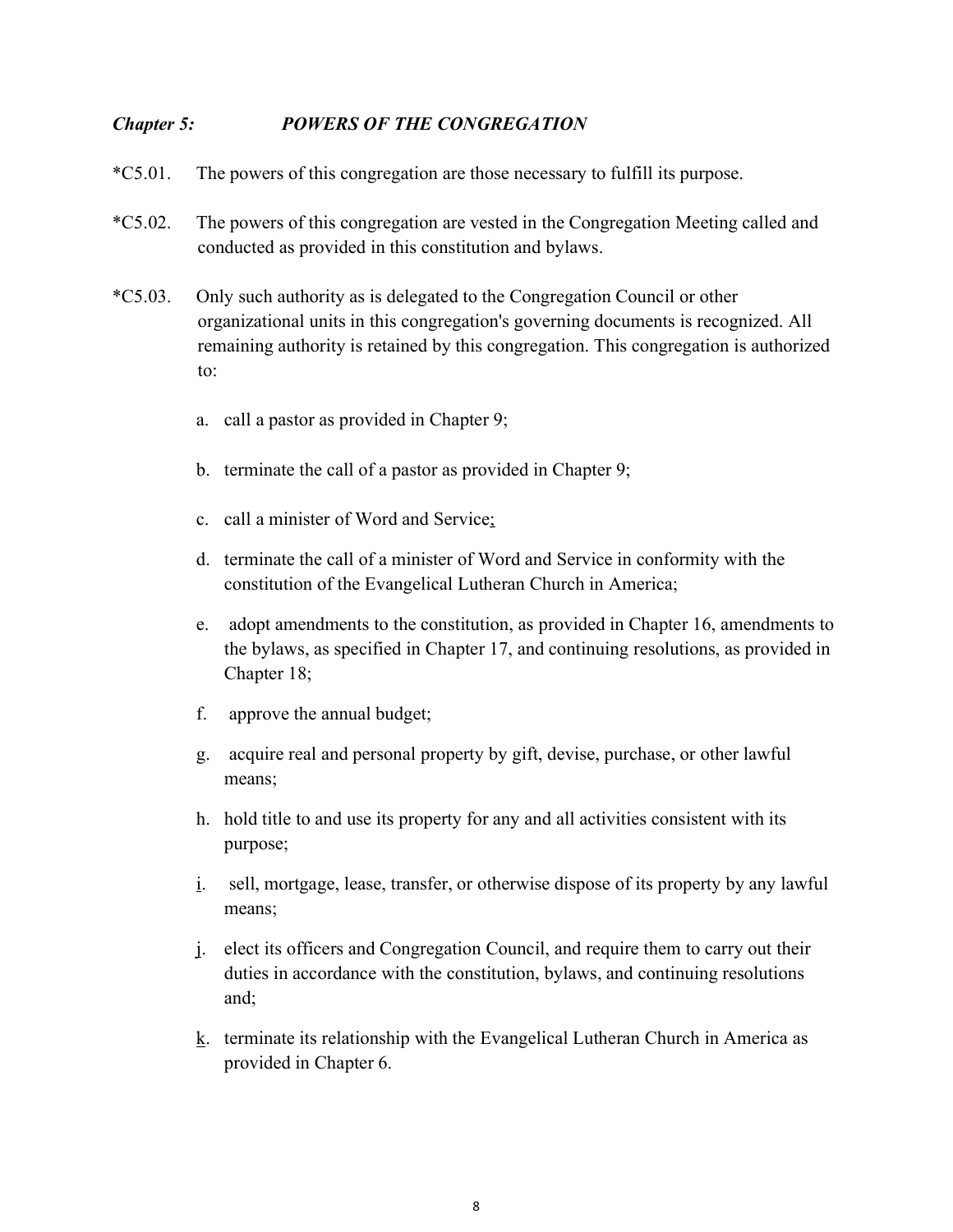\*C5.04. This congregation shall elect from among its voting members laypersons to serve as voting members of the Synod Assembly as well as persons to represent it at meetings of any conference, cluster, coalition, or other area subdivision of which it is a member. The number of persons to be elected by this congregation and other qualifications shall be as prescribed in guidelines established by the Rocky Mountain Synod of the Evangelical Lutheran Church in America.

#### *Chapter 6: CHURCH AFFILIATION*

- \*C6.01. This congregation shall be an interdependent part of the Evangelical Lutheran Church in America (ELCA) or its successor, and of the Rocky Mountain Synod of the Evangelical Lutheran Church in America. This congregation is subject to the discipline of the Evangelical Lutheran Church in America.
- \*C6.02. This congregation accepts the Confession of Faith and agrees to the Purposes of the Evangelical Lutheran Church in America and shall act in accordance with them.
- \*C6.03. This congregation acknowledges its relationship with the Evangelical Lutheran Church in America in which:
	- a. This congregation agrees to be responsible for its life as a Christian community.
	- b. This congregation pledges its financial support and participation in the life and mission of the Evangelical Lutheran Church in America.
	- c. This congregation agrees to call pastoral leadership from the roster of Ministers of Word and Sacrament of the Evangelical Lutheran Church in America in accordance with its call procedures except in special circumstances and with the approval of the bishop of the synod. These special circumstances are limited either to calling a candidate approved for the roster of Ministers of Word and Sacrament of the Evangelical Lutheran Church in America or to contracting for pastoral services with a minister of Word and Sacrament of a church body with which the Evangelical Lutheran Church in America officially has established a relationship of full communion.
	- d. This congregation agrees to consider ministers of Word and Service for call to other staff positions in this congregation according to the procedures of the Evangelical Lutheran Church in America.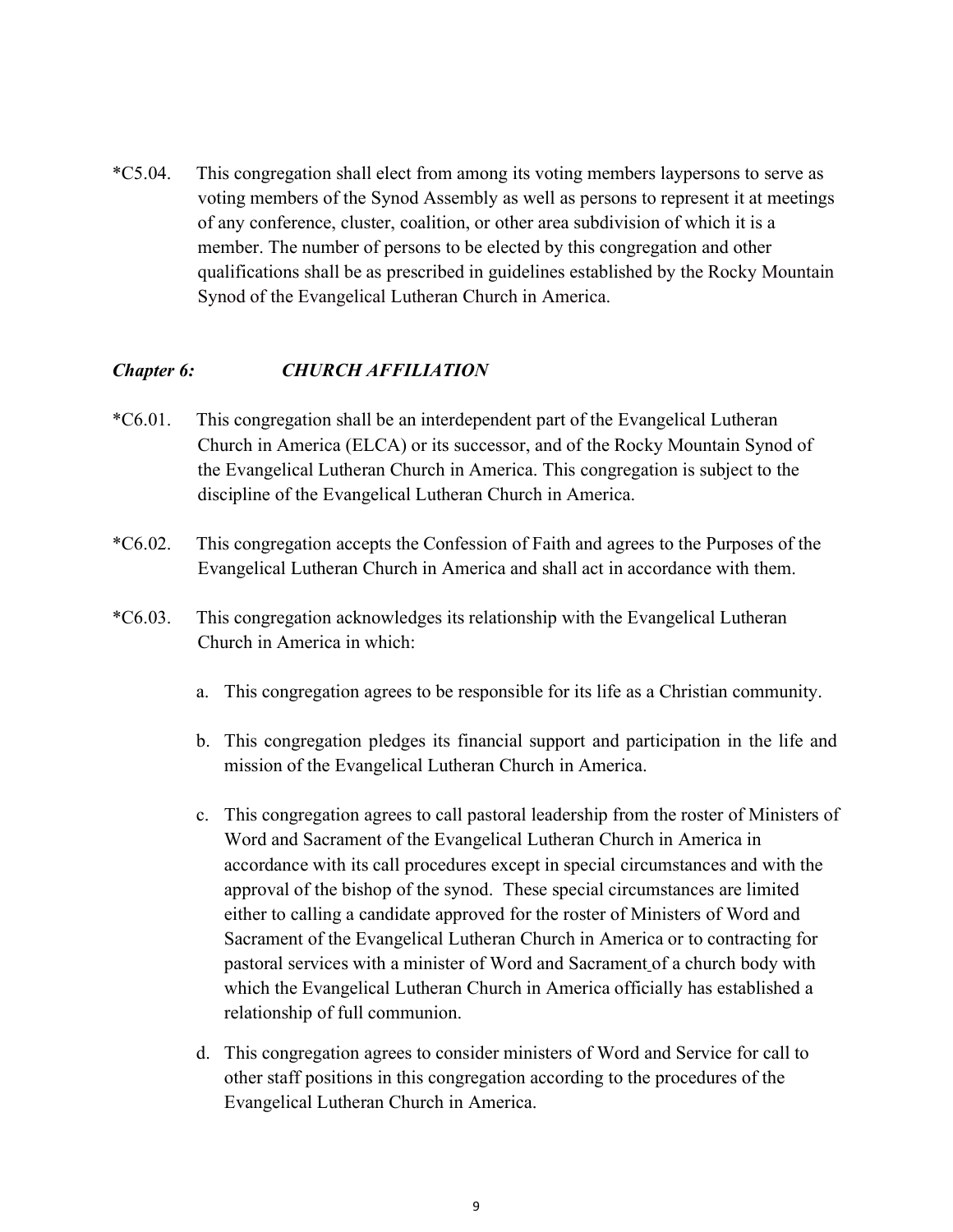- e. This congregation agrees to file this constitution and any subsequent changes to this constitution with the synod for review to ascertain that all of its provisions are in agreement with the constitution and bylaws of the Evangelical Lutheran Church in America and with the constitution of the synod.
- \*C6.04. Affiliation with the Evangelical Lutheran Church in America is terminated as follows:
	- a. This congregation takes action to dissolve.
	- b. This congregation ceases to exist.
	- c. This congregation is removed from membership in the Evangelical Lutheran Church in America according to the procedures for discipline of the Evangelical Lutheran Church in America or in accordance with provision 9.23 of the constitution and bylaws of the Evangelical Lutheran Church in America.
	- d. The Rocky Mountain Synod takes charge and control of the property of this congregation to hold, manage, and convey the same of behalf of the synod pursuant †S13.24 of the synod constitution. This congregation shall have the right to appeal the decision to the next Synod Assembly.
	- e. This congregation follows the procedures outlined in \*C6.05.
- \*C6.05. This congregation may terminate its relationship with the Evangelical Lutheran Church in America by the following procedure:
	- a. A resolution indicating the intent to terminate its relationship must be adopted at two legally called and conducted special meetings of this congregation by a two-thirds vote of the voting members present at each meeting. The first such meeting may be held no sooner than 30 days after written notice of the meeting is received by the bishop of the synod, during which time this congregation shall consult with the bishop and the bishop's designees, if any. The times and manner of the consultation shall be determined by the bishop in consultation with the Congregation Council. Unless he or she is a voting member of this congregation, the bishop and the bishop's designees, if any, shall have voice but not vote at the first meeting.
	- b. Within 10 days after the resolution has been voted upon at the first meeting, the secretary of this congregation shall submit a copy of the resolution to the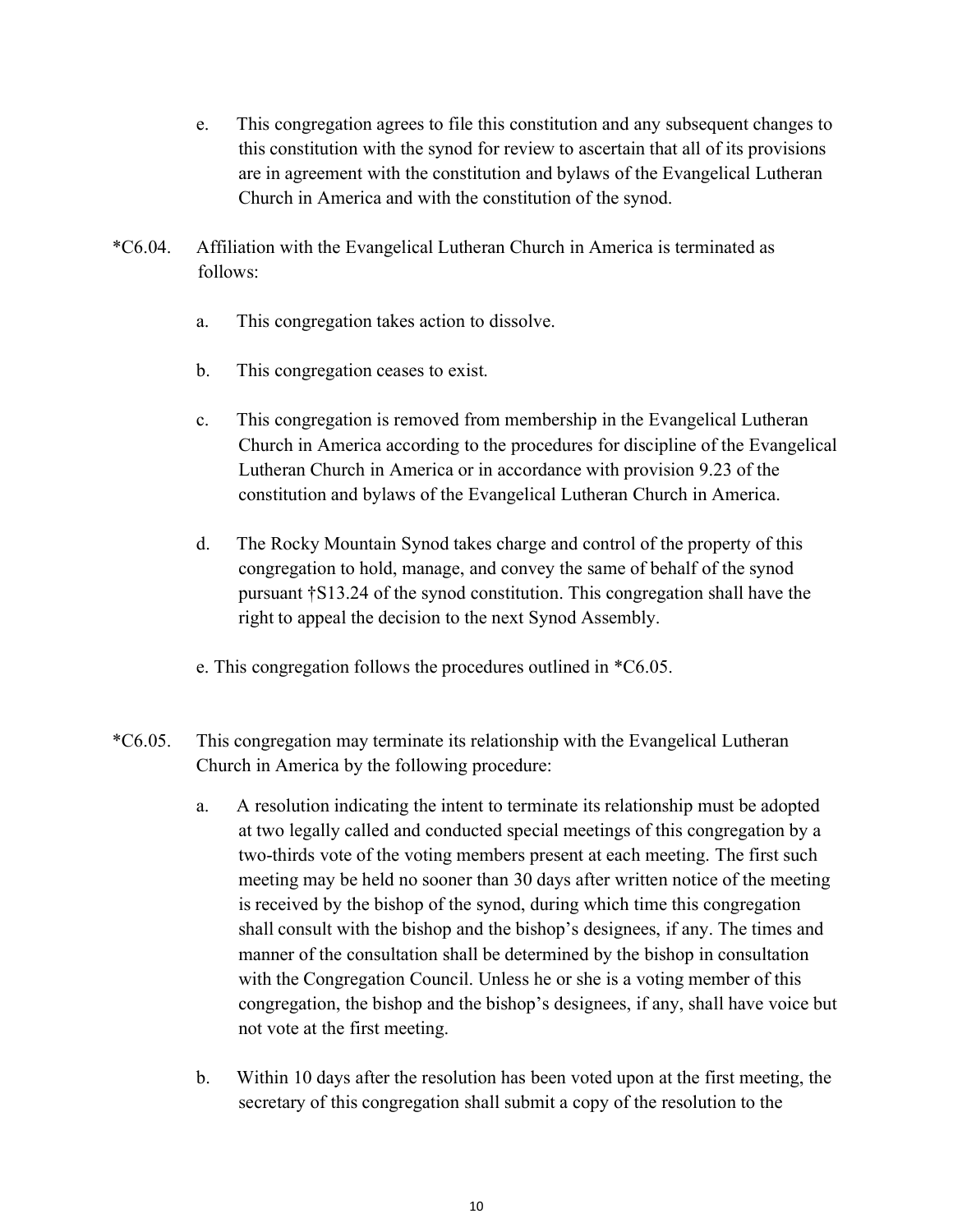bishop, attesting that the special meeting was legally called and conducted and certifying the outcome of the vote, and shall send copies of the resolution and certification to voting members of this congregation.

- c. If the resolution was adopted by a two-thirds vote of the voting members present at the first meeting, the bishop of the synod and this congregation shall continue in consultation, as specified in paragraph a. above, during a period of at least 90 days after receipt by the bishop of the attestation and certification as specified in paragraph b. above.
- d. If this congregation, after such consultation, is still considering termination of its relationship with this church, such action may be taken at a legally called and conducted special meeting by a two-thirds vote of the voting members present. Notice of the second meeting shall be sent to all voting members and to the bishop at least 10 days in advance of the meeting. Unless he or she is a voting member of this congregation, the bishop and the bishop's designees, if any, shall have voice but not vote at the second meeting.
- e. Within 10 days after the resolution has been voted upon, the secretary of this congregation shall submit a copy of the resolution to the bishop, attesting that the second special meeting was legally called and conducted and certifying the outcome of the vote, and shall send copies of the resolution and certification to the voting members of this congregation. If the resolution was adopted by a two-thirds vote of the voting members present at the second meeting, the relationship between this congregation and this church shall be terminated subject to Synod Council approval as required by paragraphs f. and g. below.
- f. Unless this notification to the bishop also certifies that this congregation has voted to affiliate with another Lutheran denomination, this congregation shall be deemed an independent or non-Lutheran church, in which case \*C7.04, shall apply.
- g. This congregation shall abide by these covenants by and among the three expressions of this church:
	- 1) Congregations seeking to terminate their relationship with this church which fail or refuse to comply with each of the foregoing provisions in \*C6.05. shall be required to receive Synod Council approval before terminating their membership in this church.
	- 2) Congregations which had been members of the Lutheran Church in America shall be required, in addition to complying with the foregoing provisions in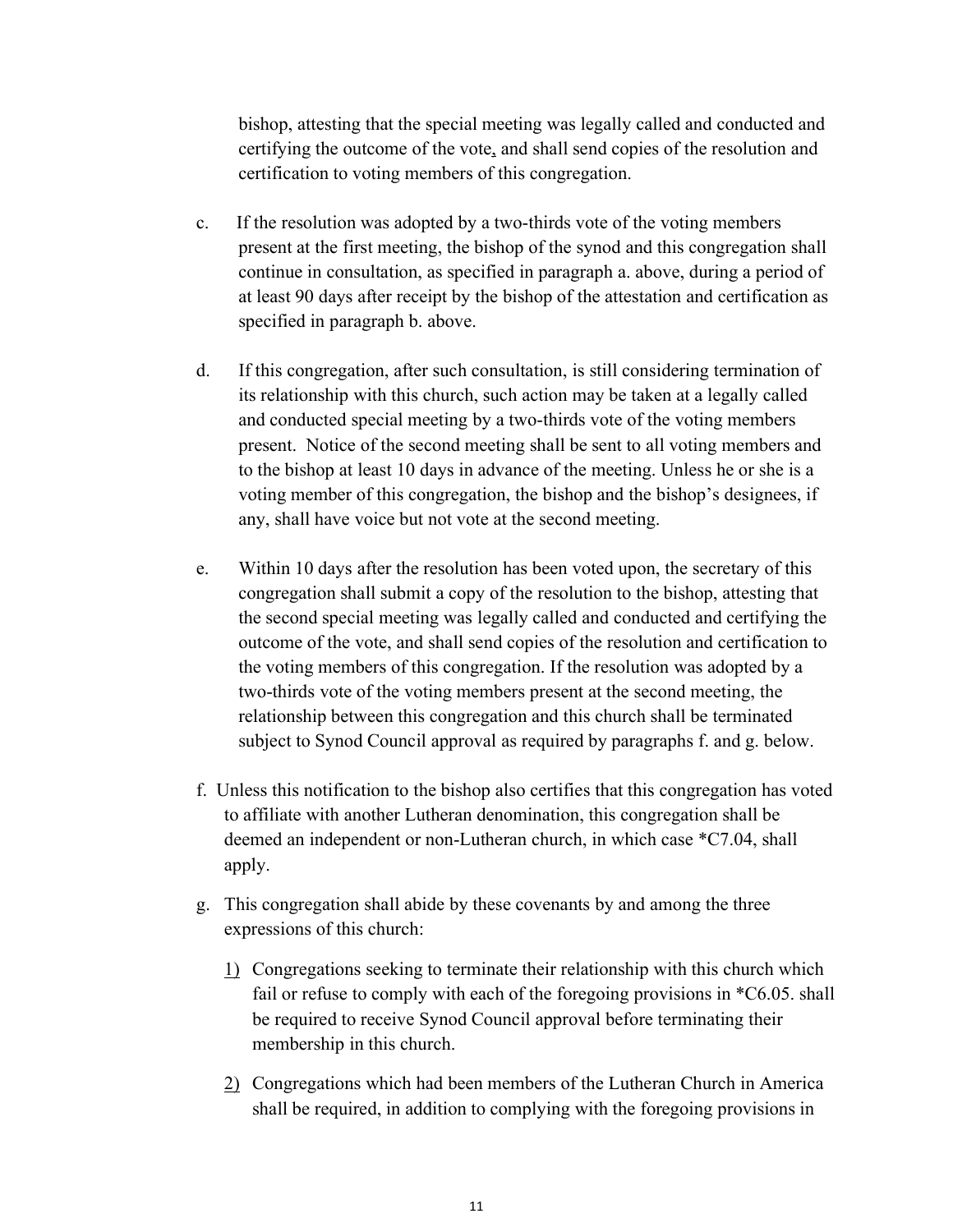\*C6.05., to receive synod approval before terminating their membership in this church.

- 3) Congregations established by the Evangelical Lutheran Church in America shall be required, in addition to complying with the foregoing provisions in \*C6.05., to satisfy all financial obligations to this church and receive Synod Council approval before terminating their membership in this church.
- h. If this congregation fails to achieve the required two-thirds vote of voting members present at this congregation's first meeting as specified in paragraph a. above, or fails to achieve the required two-thirds vote of voting members present at this congregation's second meeting as specified in paragraph d. above, another attempt to consider termination of relationship with this church must follow all requirements of \*C6.05. and may begin no sooner than six months after the meeting at which the two-thirds vote was not achieved.
- \*C6.06. If this congregation considers relocation, it shall confer with the bishop of the synod in which it is territorially located and the appropriate unit of the churchwide organization before any steps are taken leading to such action. The approval of the Synod Council shall be received before any such action is taken.
- \*C6.07. If this congregation considers developing an additional site to be used regularly for worship, it shall confer with the bishop of the synod in which it is territorially located and the appropriate unit of the churchwide organization before any steps are taken leading to such action.

## *Chapter 7: PROPERTY OWNERSHIP*

- \*C7.01. If this congregation ceases to exist, title to undisposed property shall pass to the Rocky Mountain Synod of the Evangelical Lutheran Church in America.
- \*C7.02. If this congregation is removed from membership in the Evangelical Lutheran Church in America according to its procedure for discipline or pursuant to 9.23. of the constitution and bylaws of Evangelical Lutheran Church in America, title to property shall continue to reside in this congregation.
- \*C7.03. If the voting members of this congregation present at a legally called and conducted special meeting of this congregation vote to transfer to another Lutheran church body, title to property shall continue to reside in this congregation, provided the process for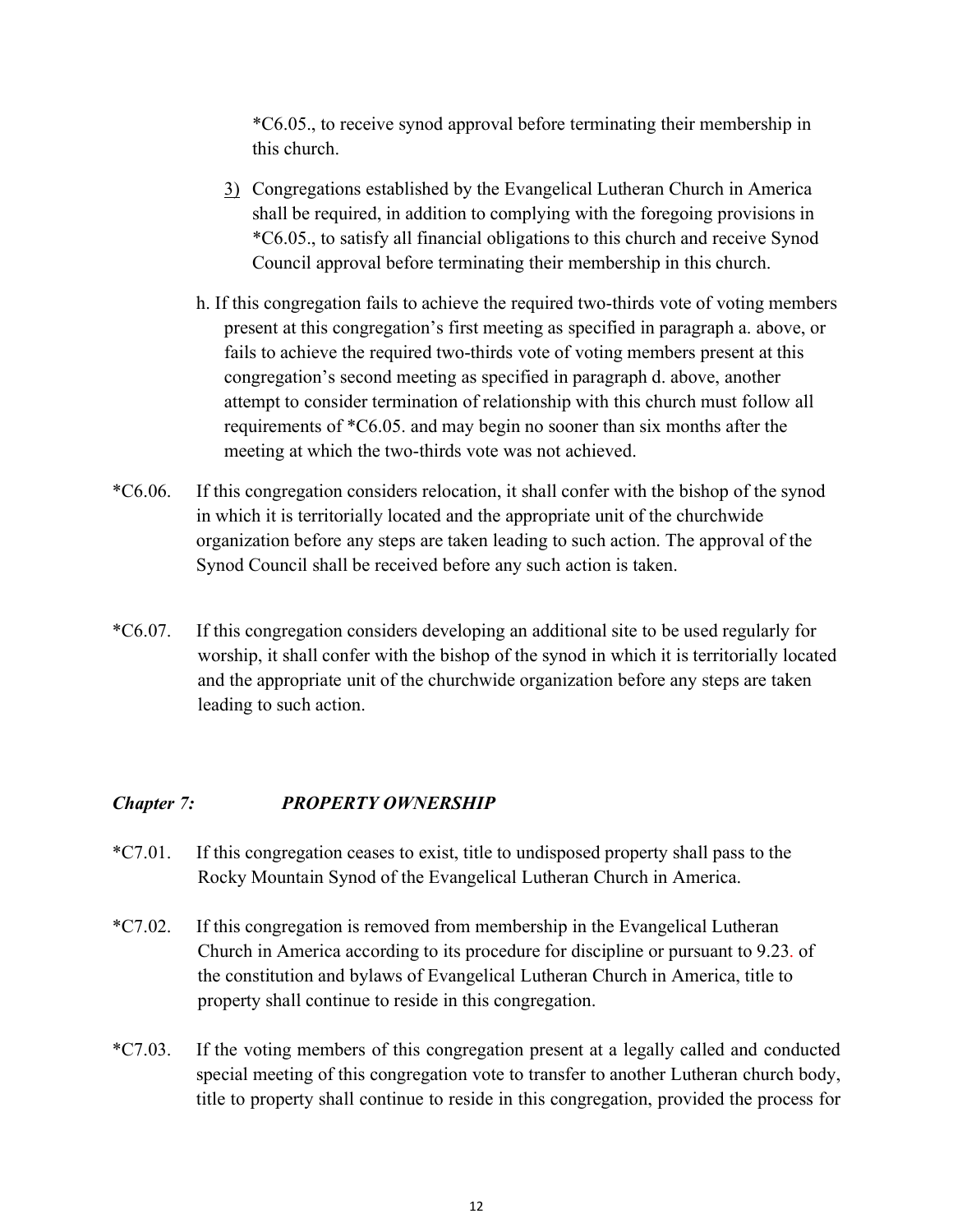termination of relationship in \*C6.05. has been followed. Before this congregation takes action to transfer to another Lutheran church body, it shall consult with representatives of the Rocky Mountain Synod.

- \*C7.04**.** If the voting members of this congregation present at a legally called and conducted special meeting of this congregation vote to become independent or relate to a non-Lutheran church body and have followed the process for termination of relationship in \*C6.05., title to property of this congregation shall continue to reside in this congregation only with the consent of the Synod Council. The Synod Council, after consultation with this congregation by the process established by the synod, may give approval to the request to become independent or to relate to a non-Lutheran church body, in which case title shall remain with the majority of this congregation. If the Synod Council fails to give such approval, title shall remain with those members who desire to continue as a congregation of the Evangelical Lutheran Church in America. In neither case does title to this congregation's property transfer to the synod.
- \*C7.05. Notwithstanding the provisions of  $^{\ast}$ C7.02. and  $^{\ast}$ C7.03. above, where this congregation has received property from the synod pursuant to a deed or other instrument containing restrictions under provision 9.71.a of the *Constitution, Bylaws, and Continuing Resolutions of the Evangelical Lutheran Church in America*, this congregation accepts such restrictions and:

a. Shall not transfer, encumber, mortgage, or in any way burden or impair any right, title or interest in the property without prior approval of the Synod Council.

b. Shall - upon written demand by the Synod Council, pursuant to †S13.23. of the constitution of the Rocky Mountain Synod - reconvey and transfer all right, title, and interest in the property to the synod.

## *Chapter 8: MEMBERSHIP*

- \*C8.01. Members of this congregation shall be those baptized persons on the roll of this congregation at the time that this constitution is adopted and those who are admitted thereafter and who have declared and maintain their membership in accordance with the provisions of this constitution and its bylaws.
- \*C8.02. Members shall be classified as follows:
	- a. Baptized members are those persons who have been received by the Sacramentof Holy Baptism in this congregation, or, having been previously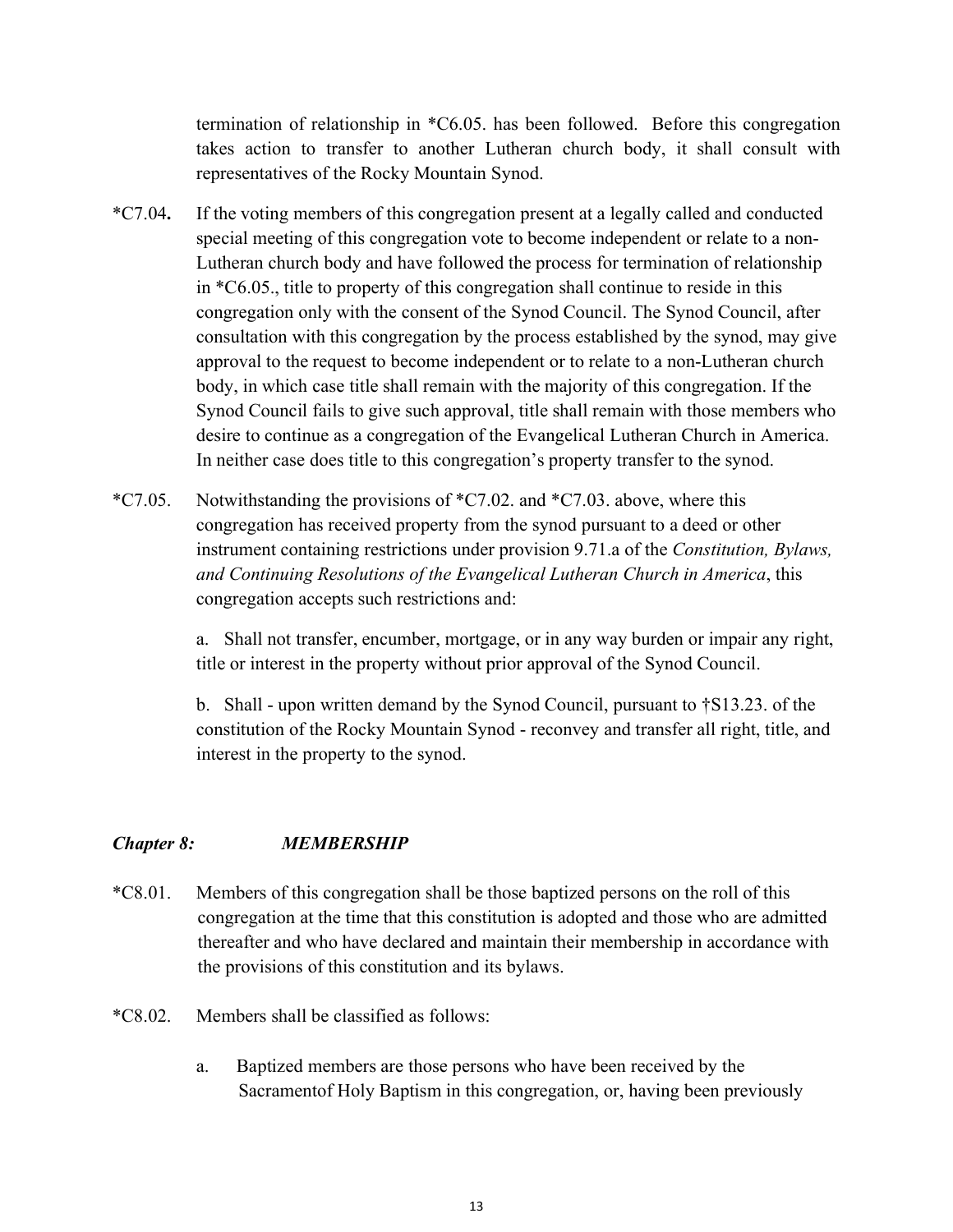baptized in the name of the Triune God, have been received by certificate of transfer from other Lutheran congregations or by affirmation of faith.

- b. Confirmed members are baptized persons who have been confirmed in this congregation, those who have been received by adult baptism or by transfer as confirmed members from other Lutheran congregations, or baptized persons received by affirmation of faith.
- c. *Voting* members are confirmed members. Such confirmed members, during the current or preceding calendar year, shall have communed in this congregation and shall have made a contribution of record to this congregation. Members of this congregation who have satisfied these basic standards shall have the privilege of voice and vote at every regular and special meeting of this congregation as well as the other rights and privileges ascribed to voting members by the provisions of this constitution and its bylaws. They shall not have voted as a seasonal member of another congregation of this church in the previous two calendar months.
- d. *Associate* members are persons holding membership in other ELCA congregations who wish to retain such membership but desire to participate in the life and mission of this congregation. These individuals have all the privileges and duties of membership except voting rights or other rights and privileges ascribed to voting members by the provisions of this constitution and its bylaws.
- e. *Seasonal* members are voting members of other congregations of this church who wish to retain such membership but desire to participate in the life and mission of this congregation, including exercising limited voting rights in this congregation. The Congregation Council may grant seasonal membership to such persons provided that this congregation is a member of a synod where the Synod Council has approved seasonal member voting on its territory. Such seasonal members shall have all the privileges and duties of voting members except that:
	- 1) they shall not be eligible for elected office in, or for membership on the Congregation Council or on a call committee of, this congregation;
	- 2) they shall not have the right to vote on any matter concerning or affecting the call or termination of call of any minister of this congregation;
	- 3) they shall not have the right to vote on any matter concerning or affecting the affiliation of this congregation with this church;
	- 4) they shall not be eligible to serve as voting members from this congregation of the Synod Assembly or the Churchwide Assembly;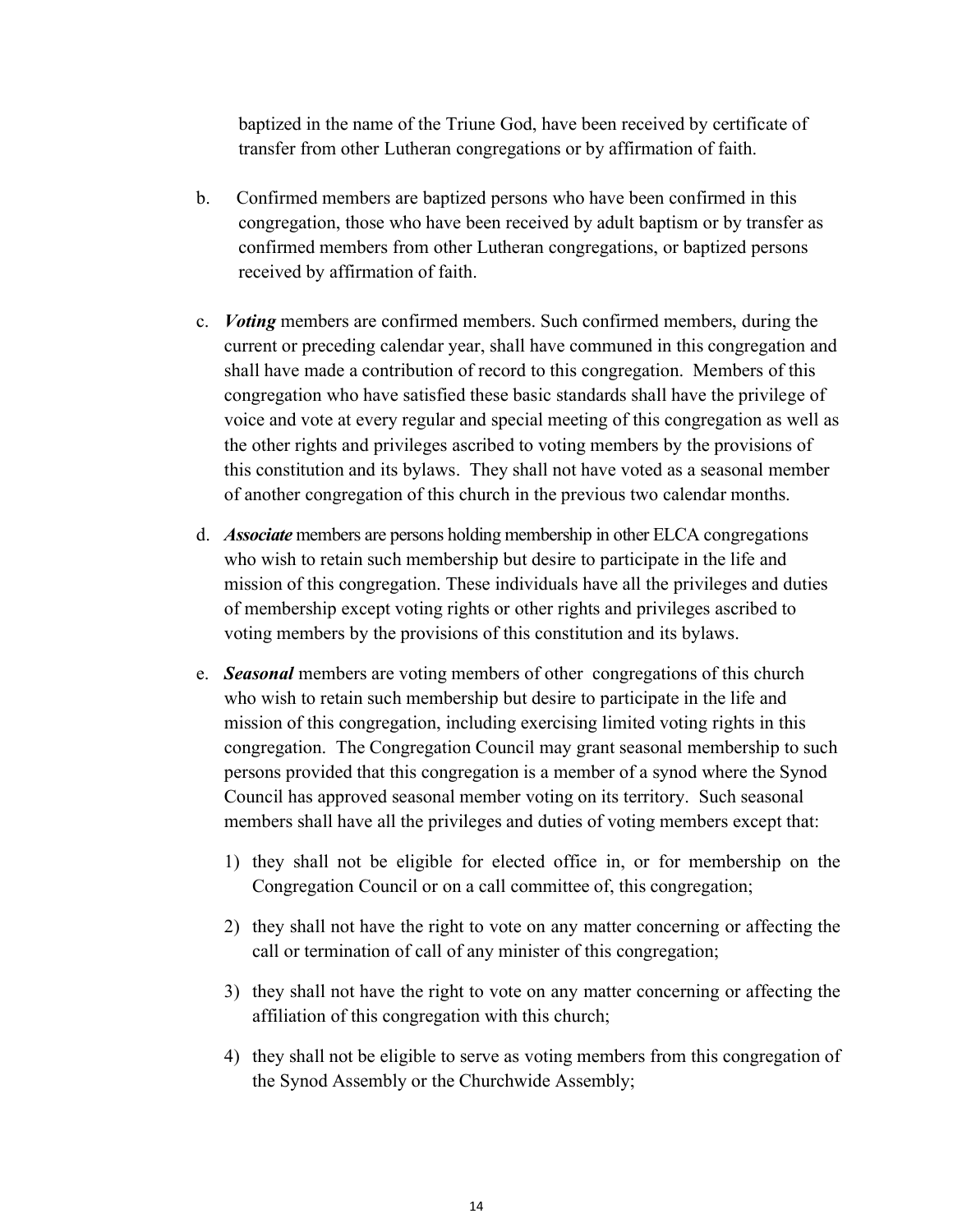- 5) they shall not, even if otherwise permitted by this congregation, vote by proxy or by absentee ballot; and
- 6) they shall not, within any two-calendar month period, exercise voting rights in this congregation and in the congregation where they remain voting members.
- \*C8.03. All applications for confirmed membership shall be submitted to and shall require the approval of the Congregation Council.
- \*C8.04. It shall be the privilege and duty of members of this congregation to:
	- a. make regular use of the means of grace, both Word and sacraments;
	- b. live a Christian life in accordance with the Word of God and the teachings of the Lutheran church; and
	- c. support the work of this congregation, the synod, and the churchwide organization of the Evangelical Lutheran Church in America through contributions of their time, abilities, and financial support as biblical stewards.
- \*C8.05. Membership in this congregation shall be terminated by any of the following:
	- a. death;
	- b. resignation;
	- c. transfer or release;
	- d. disciplinary action in accordance with Chapter 20 of the constitution and bylaws of the Evangelical Lutheran Church in America; or
	- e. removal from the roll due to inactivity in accordance with the provisions of this constitution and its bylaws.

Such persons who have been removed from the roll of members shall remain persons for whom the Church has a continuing pastoral concern.

### *Bylaw*

C08.05.01 The privileges and duties of members of this congregation are explained in the Constitution of this congregation. Specific minimum expectations for continuance of membership for all baptized members include worship attendance in this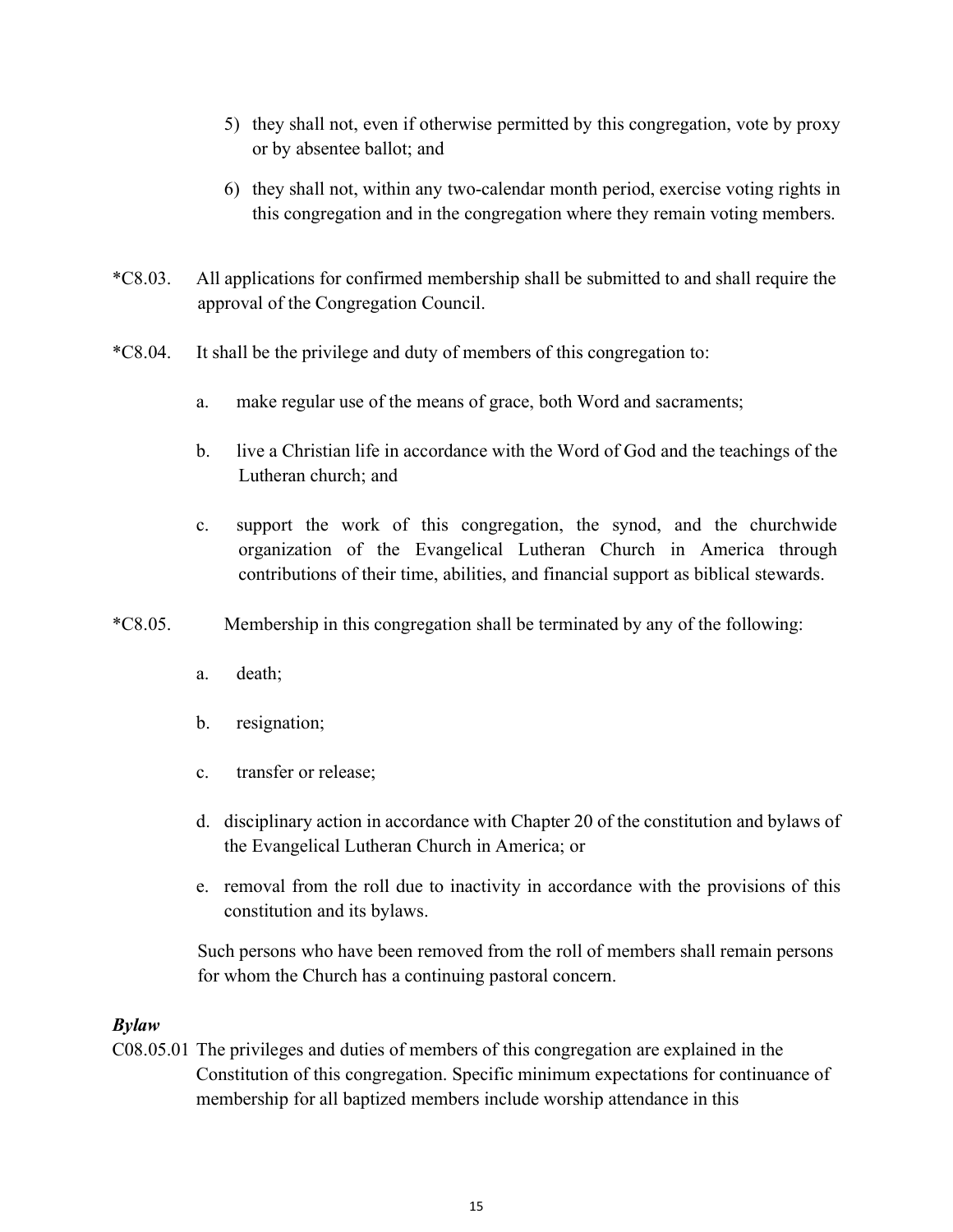congregation in the last twelve months. Continuance of membership for confirmed, voting, and associate members include communing in this congregation and a contribution of record to this congregation during the past twelve months.

#### *Bylaw*

C08.05.02 Membership in this congregation shall be terminated according to the rules of this congregation as explained in this constitution. A member shall be removed from the roll of this congregation due to inactivity at the end of the calendar year when that member has not met the minimum expectations of his or her membership status (baptized/confirmed/voting/associate).

> Members who have moved away from the area of this congregation will be removed from the roll at the end of the following calendar year.

#### *Bylaw*

C08.05.03 A member who is living in the area of this congregation shall not be removed from the roll of this congregation or have his/her membership status diminished as long as a spouse, a minor's parent, a parent's minor, or a minor's sibling fulfills the minimum expectations of membership unless removal is the result of disciplinary procedures as described in this congregation's constitution (C15.01 to C15.05).

#### *Bylaw*

C08.05.04 A member who is living in the area shall not be removed from this congregation or have his or her membership status diminished if he or she fails to meet the minimum expectations of members because of illness, disability, or because of being temporarily away from the area.

#### *Bylaw*

C08.05.05 Baptized and Confirmed membership may be continued in this congregation while an Associate Member of another Christian congregation.

#### *Bylaw*

C08.05.06 In the fall of each year a letter from the Congregation Council will be sent to any member in danger of having membership terminated. Recipients of the letter will be encouraged to resume active participation in the life of this congregation and will be advised that failure to do so will result in termination of membership at the end of the calendar year.

### *Bylaw*

C08.05.07 A person who has been removed from the membership roll due to inactivity shall have his or her membership status restored by: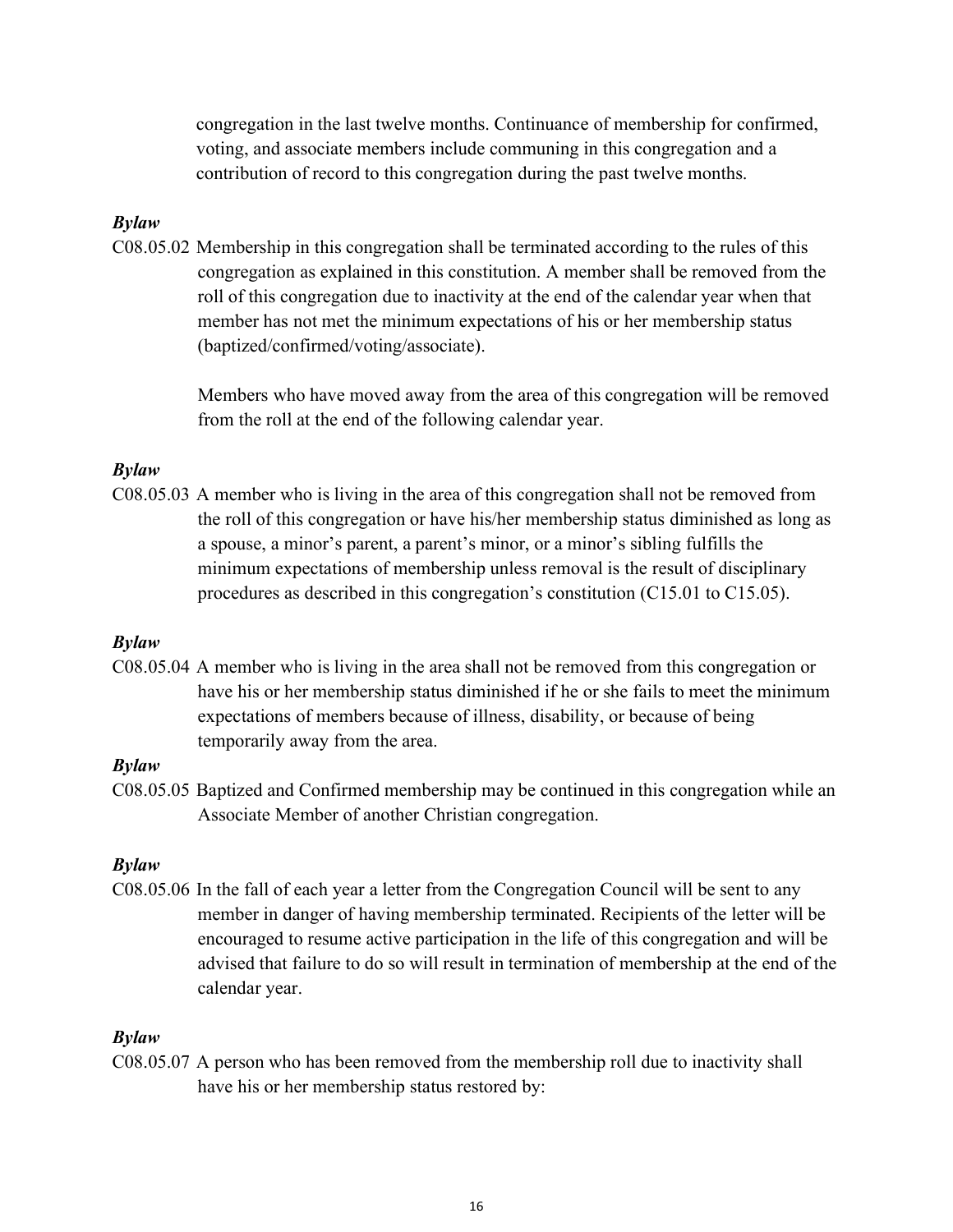- a. meeting the minimum expectations of members of his/her status, and
- b. living in the area of this congregation, and
- c. indicating to the pastor and/or Congregation Council an interest in having his/her membership status restored.

## *Chapter 9: ROSTERED MINISTER*

- **\*C9.01.** Authority to call a pastorshall be in this congregation by at least a two-thirds vote of voting members present and voting at a meeting legally called for that purpose. Before a call is issued, the officers, or a committee elected by this congregation to recommend the call, shall seek the advice and help of the bishop of the synod.
- **\*C9.02.** Only a member of the roster of Ministers of Word and Sacrament of the Evangelical Lutheran Church in America or a candidate for the roster of Ministers of Word and Sacrament who has been recommended for this congregation by the synod bishop may be called as a pastor of this congregation.
- **\*C9.03.** Consistent with the faith and practice of the Evangelical Lutheran Church in America,
	- a. Every minister of Word and Sacrament shall:
		- 1) preach the Word;
		- 2) administer the sacraments;
		- 3) conduct public worship;
		- 4) provide pastoral care;
		- 5) seek out and encourage qualified persons to prepare for the ministry of the Gospel;
		- 6) impart knowledge of this church and its wider ministry though available channels of effective communications;
		- 7) witness to the Kingdom of God in the community, in the nation, and abroad; and
		- 8) speak publicly to the world in solidarity with the poor and oppressed, calling for justice and proclaiming God's love for the world.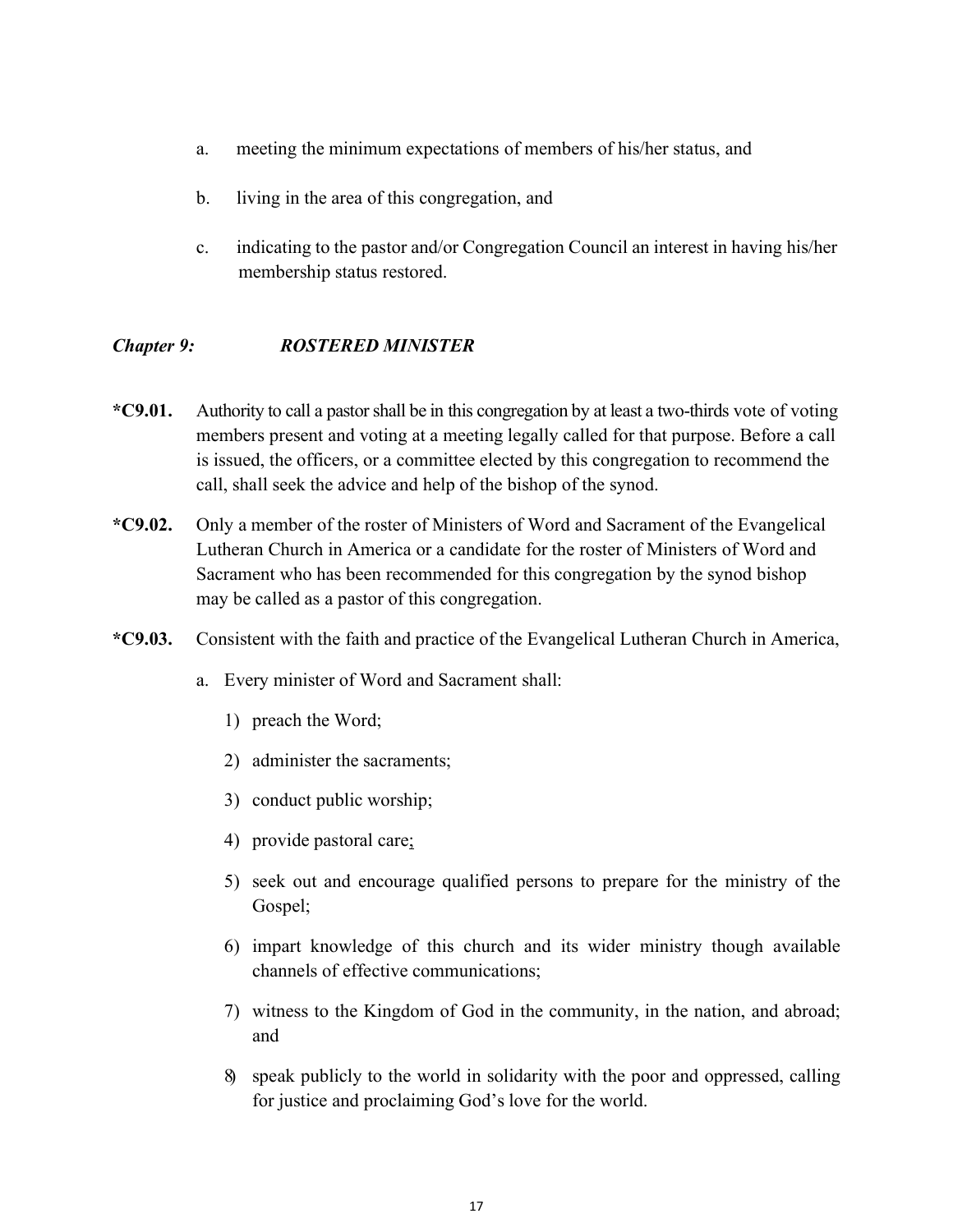b. Each pastor with a congregational call shall, within this congregation:

1) offer instruction, confirm, marry, visit the sick and distressed, and bury the dead;

- 2) relate to all schools and organizations of this congregation;
- 3) install regularly elected members of the Congregation Council;
- 4) with the council, administer discipline;
- 5) endeavor to increase the support given by this congregation to the work of the churchwide organization and of the Rocky Mountain Synod; and
- 6) encourage adherence to covenantal relationship with this church as expressed in the *Constitutions, Bylaws, and Continuing Resolutions of the Evangelical Lutheran Church in America.*
- \*C9.04. The specific duties of the pastor, compensation, and other matters pertaining to the service of the pastor shall be included in a letter of call, which shall be attested by the bishop of the synod.
- \*C9.05. The provisions for termination of the mutual relationship between a minister of Word and Sacrament and this congregation shall be as follows:
	- a. The call of this congregation, when accepted by a pastor, shall constitute a continuing mutual relationship and commitment, which shall be terminated only by the pastor's death or, following consultation with the synod bishop, for the following reasons:

1) mutual agreement to terminate the call or the completion of a call for a specific term;

2) resignation of the pastor, which shall become effective, unless otherwise agreed, no later than 30 days after the date on which it was submitted;

3) inability to conduct the pastoral office effectively in this congregation in view of local conditions;

- 4) physical disability, or mental incapacity of the pastor;
- 5) suspension of the pastor through discipline for more than three months;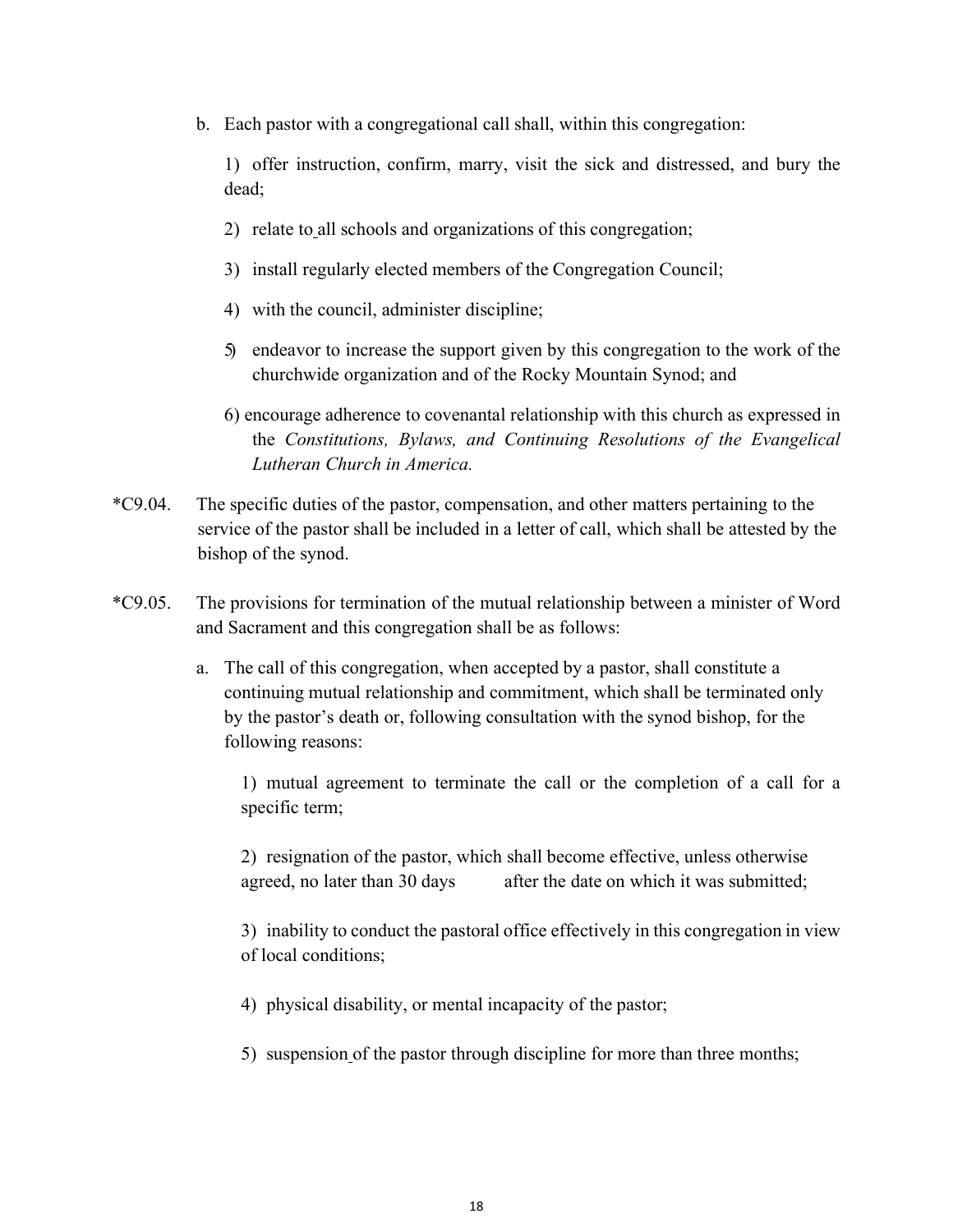6) resignation or removal of the pastor from the roster of Ministers of Word and Sacrament of this church;

7) termination of the relationship between this church and this congregation:

8) dissolution of this congregation or the termination of a parish arrangement; or

- 9) suspension of this congregation through discipline for more than six months.
- b. When allegations of physical disability or mental incapacity of the pastor under paragraph a.4) above, or ineffective conduct of the pastoral office under paragraph a.3) above, have come to the attention of the bishop of the synod,
	- 1) the bishop in his or her sole discretion may investigate such conditions personally with a committee of two rostered ministers and one layperson, or
	- 2) when such allegations have been brought to the synod's attention by an official recital of allegations by the Congregation Council or by a petition signed by at least one-third of the voting members of this congregation, the bishop personally shall investigate such conditions together with a committee of two rostered ministers and one layperson.
- c. In case of alleged physical disability or mental incapacity under paragraph a.4) above, the bishop's committee shall obtain and document competent medical opinion concerning the pastor's condition. When a disability or incapacity is evident to the committee, the bishop of this synod may declare the pastorate vacant. When the pastorate is declared vacant, the Synod Council shall list the pastor on the roster of Ministers of Word and Sacrament with disability status. Upon removal of the disability and the restoration of the pastor to health, the bishop shall take steps to enable the pastor to resume the ministry, either in the congregation last served or in another appropriate call.
- d. In the case of alleged local difficulties that imperil the effective functioning of this congregation under paragraph a.3) above, the bishop's committee shall endeavor to hear from all concerned persons, after which the bishop together with the committee, shall present their recommendations first to the pastor and then to this congregation. The recommendations of the bishop's committee must address whether the pastor's call should come to an end and, if so, may suggest appropriate severance arrangements. The committee may also propose other actions that should be undertaken by this congregation and by the pastor,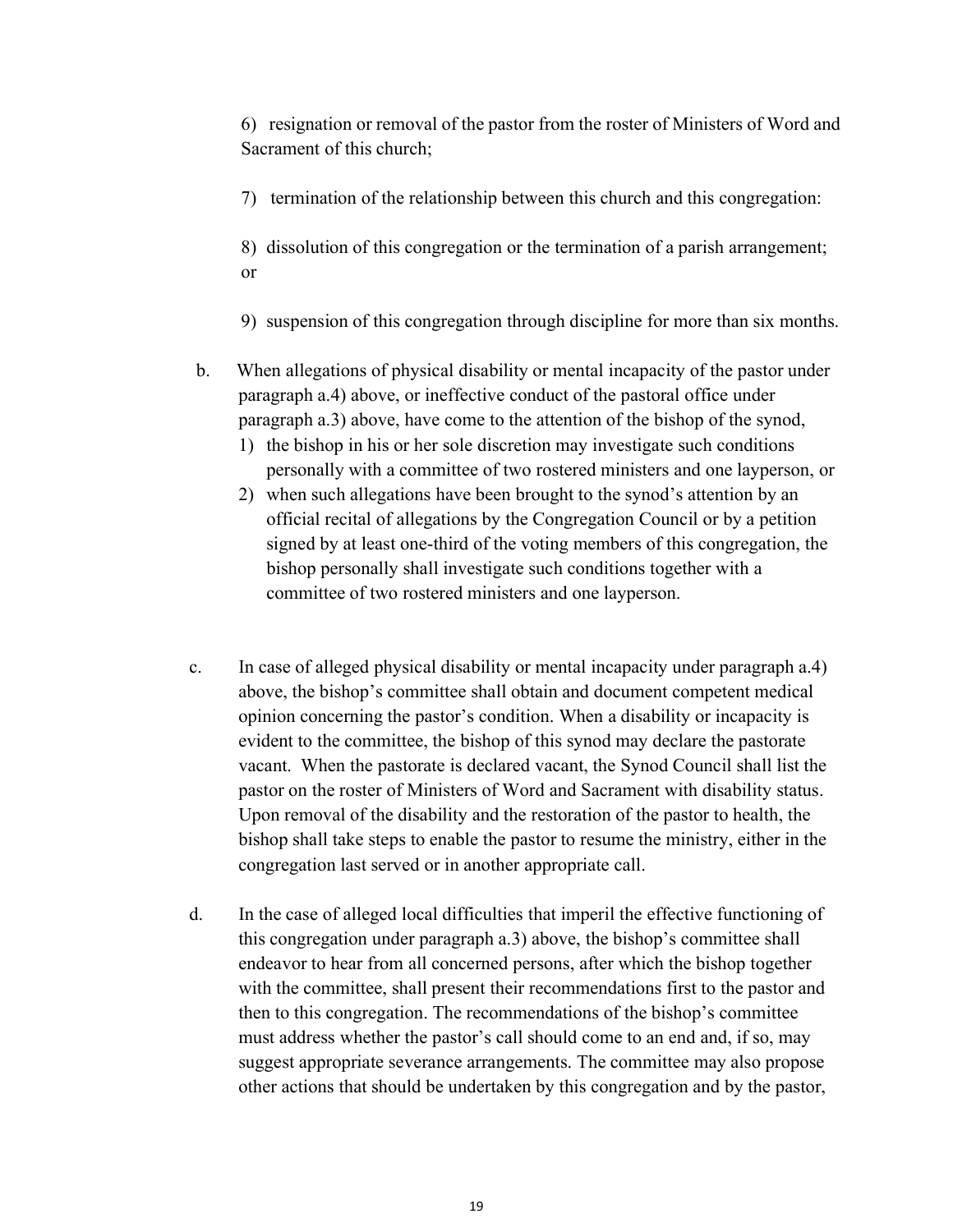if appropriate. If the pastor and congregation agree to carry out such recommendations, no further action need be taken by the synod.

- e. If either party fails to assent to the recommendations of the bishop's committee concerning the pastor's call, this congregation may dismiss the pastor only at a legally called meeting after consultation with the bishop, either (a) by a two-thirds vote of the voting members present and voting where the bishop and the committee did not recommend termination of the call, or (b) by a majority vote of the voting members present and voting where the bishop and the committee recommended termination of the call.
- f. If, in the course of proceedings described in paragraph c. or paragraph d. above, the bishop's committee concludes that there may be grounds for discipline, the committee shall make recommendations concerning disciplinary action in accordance with the provisions of this church's constitution, bylaws, and continuing resolutions.
- \*C9.06. At a time of pastoral vacancy, an interim pastor shall be appointed by the bishop of the synod with the consent of this congregation or the Congregation Council.
- \*C9.07. During the period of service, an interim pastor shall have the rights and duties in this congregation of a regularly called pastor and may delegate the same in part to a supply pastor with the consent of the bishop of the synod and this congregation or Congregation Council. The interim pastor and any rostered minister providing assistance shall refrain from exerting influence in the selection of a pastor. Unless previously agreed upon by the Synod Council, an interim pastor is not available for regular call to the congregation served.
- \*C9.08. This congregation shall make satisfactory settlement of all financial obligations to a former pastor before calling a successor. A pastor shall make satisfactory settlement of all financial obligations to this congregation before beginning service in a call to another congregation or employment in another ministry setting.
- \*C9.09. When a pastor is called to serve in company with another pastor or pastors, the privileges and responsibilities of each pastor shall be specified in documents to accompany the call and to be drafted in consultation involving the pastors, the Congregation Council, and the bishop of the synod. As occasion requires, the documents may be revised through a similar consultation.
- \*C9.11. With the approval of the bishop of the synod, this congregation may depart from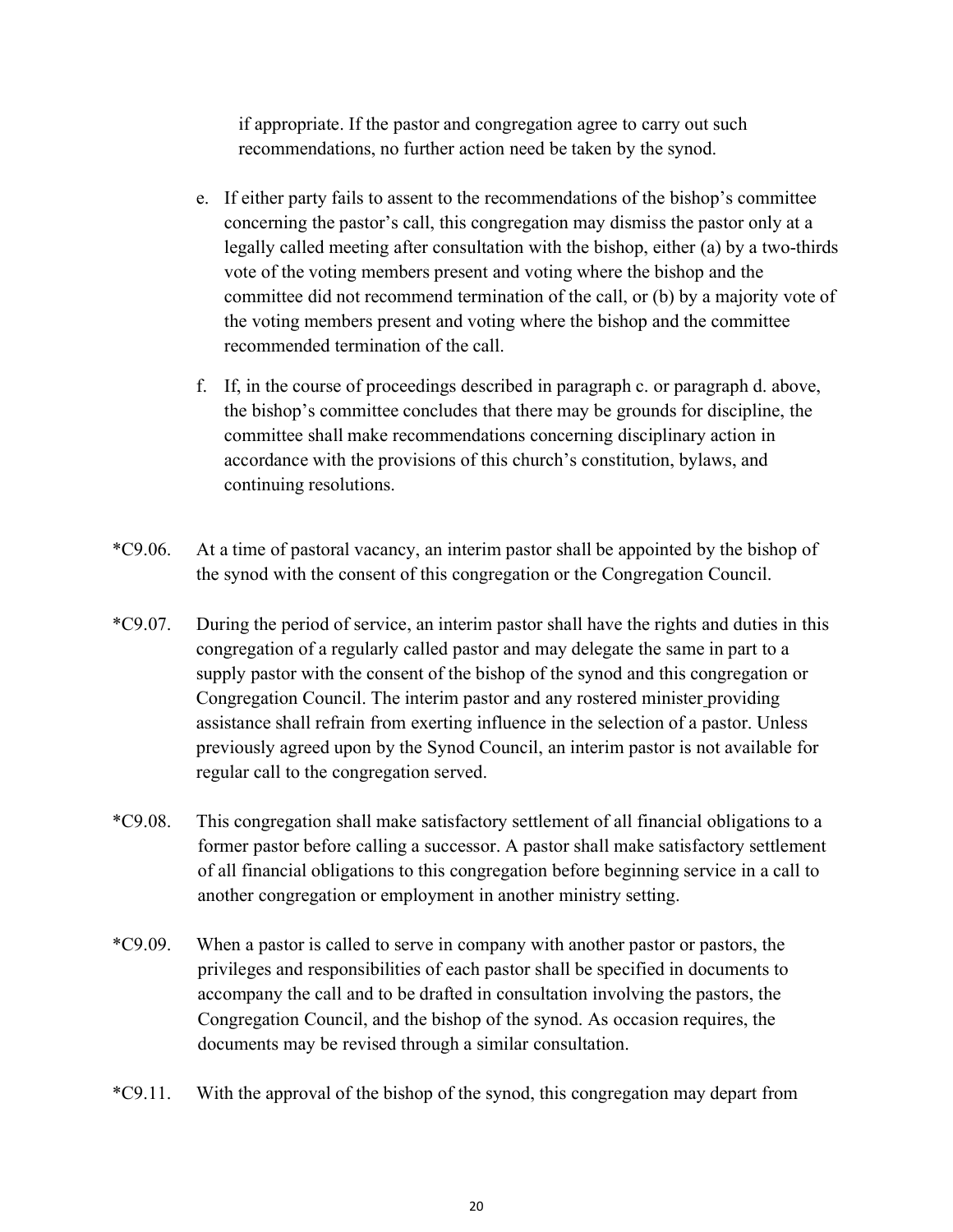\*C9.05.a. and call a pastor for a specific term. Details of such calls shall be in writing setting forth the purpose and conditions involved. Prior to the completion of a term, the bishop or a designated representative of the bishop shall meet with the pastor and representatives of this congregation for a review of the call. Such a call may also be terminated before its expiration in accordance with the provisions of \*C9.05.a.

- \*C9.12. The pastor of this congregation:
	- a. shall keep accurate parochial records of all baptisms, confirmations, marriages, burials, communicants, members received, members dismissed, or members excluded from this congregation;
	- b. shall submit a summary of such statistics annually to the synod; and
	- c. shall become a member of this congregation upon receipt and acceptance of the letter of call. In a parish of multiple congregations, the pastor shall hold membership in one of the congregations.
- \*C9.13. The pastor(s) shall submit a report of his or her ministry to the bishop of the synod at least 90 days prior to each regular meeting of the Synod Assembly.
- \*C9.14. The parochial records of this congregation shall be maintained by the pastor and shall remain the property of this congregation. The secretary of this congregation shall attest in writing to the bishop of this synod that such records have been placed in his or her hands in good order by a departing pastor before the installation of that pastor in another call or approval of a request for change in roster status.
- C9.15. Under special circumstances, subject to the approval of the synod bishop and the concurrence of this congregation, a minister of Word and Sacrament of a church body with which the Evangelical Lutheran Church in America officially has established a relationship of full communion may serve temporarily as pastor of this congregation under a contract between this congregation and the pastor in a form proposed by the synod bishop and approved by this congregation.
- **\*C9.21.** Authority to call a deacon shall be in this congregation by at least a two-thirds vote of voting members present and voting at a meeting legally called for that purpose. Before a call is issued, the officers, or a committee elected by this congregation to recommend the call, shall seek the advice and help of the bishop of the synod.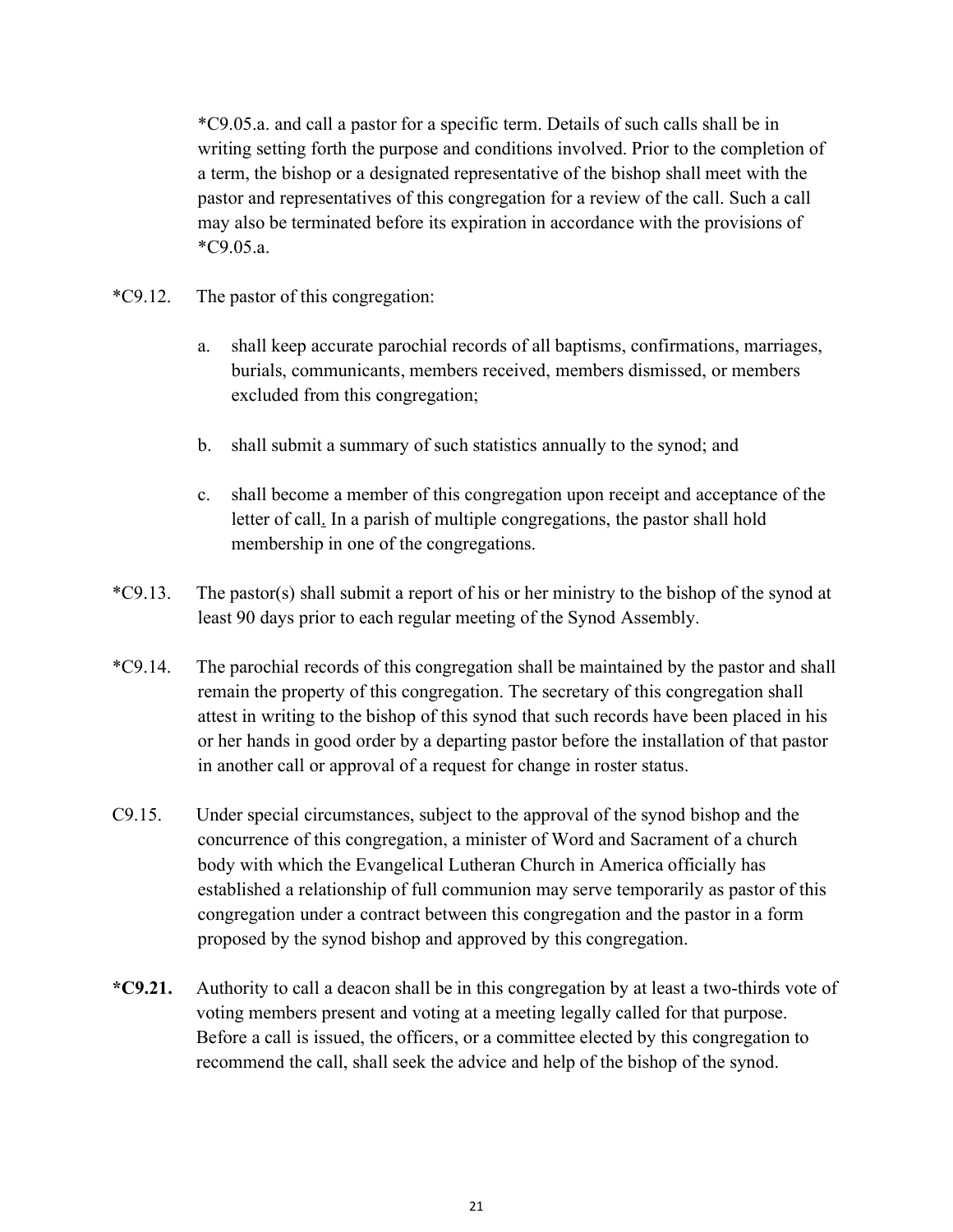- **\*C9.22.** Only a member of the roster of Ministers of Word and Service of the Evangelical Lutheran Church in America or a candidate for the roster of Ministers of Word and Service who has been recommended for this congregation by the synod bishop may be called as a deacon of this congregation.
- **\*C9.23.** Consistent with the faith and practice of the Evangelical Lutheran Church in America, every minister of Word and Service shall:
	- a. Be rooted in the Word of God, for proclamation and service;
	- b. Advocate a prophetic diakonia that commits itself to risk-taking and innovative service on the frontiers of the Church's outreach, giving particular attention to the suffering places in God's world;
	- c. Speak publicly to the world in solidarity with the poor and oppressed, calling for justice and proclaiming God's love for the world, witnessing to the realm of God in the community, the nation, and abroad;
	- d. Equip the baptized for ministry in God's world that affirms the gifts of all people;
	- e. Encourage mutual relationships that invite participation and accompaniment of others in God's mission;
	- f. Practice stewardship that respects God's gift of time, talents, and resources;
	- g. Be grounded in a gathered community for ongoing diaconal formation;
	- h. Share knowledge of this church and its wider ministry of the gospel and advocate for the work of all expressions of this church; and
	- i. Identify and encourage qualified persons to prepare for ministry of the gospel.
- **\*C9.24.** The specific duties of the deacon, compensation, and other matters pertaining to the service of the deacon shall be included in a letter of call, which shall be attested by the bishop of the synod.
- **\*C9.25.** The provisions for termination of the mutual relationship between a minister of Word and Service and a congregation shall be as follows:
	- a. The call of a congregation, when accepted by a deacon, shall constitute a continuing mutual relationship and commitment, which shall be terminated only by the deacon's death or, following consultation with the synod bishop, for the following reasons:
		- 1) mutual agreement to terminate the call or the completion of a call for a specific term;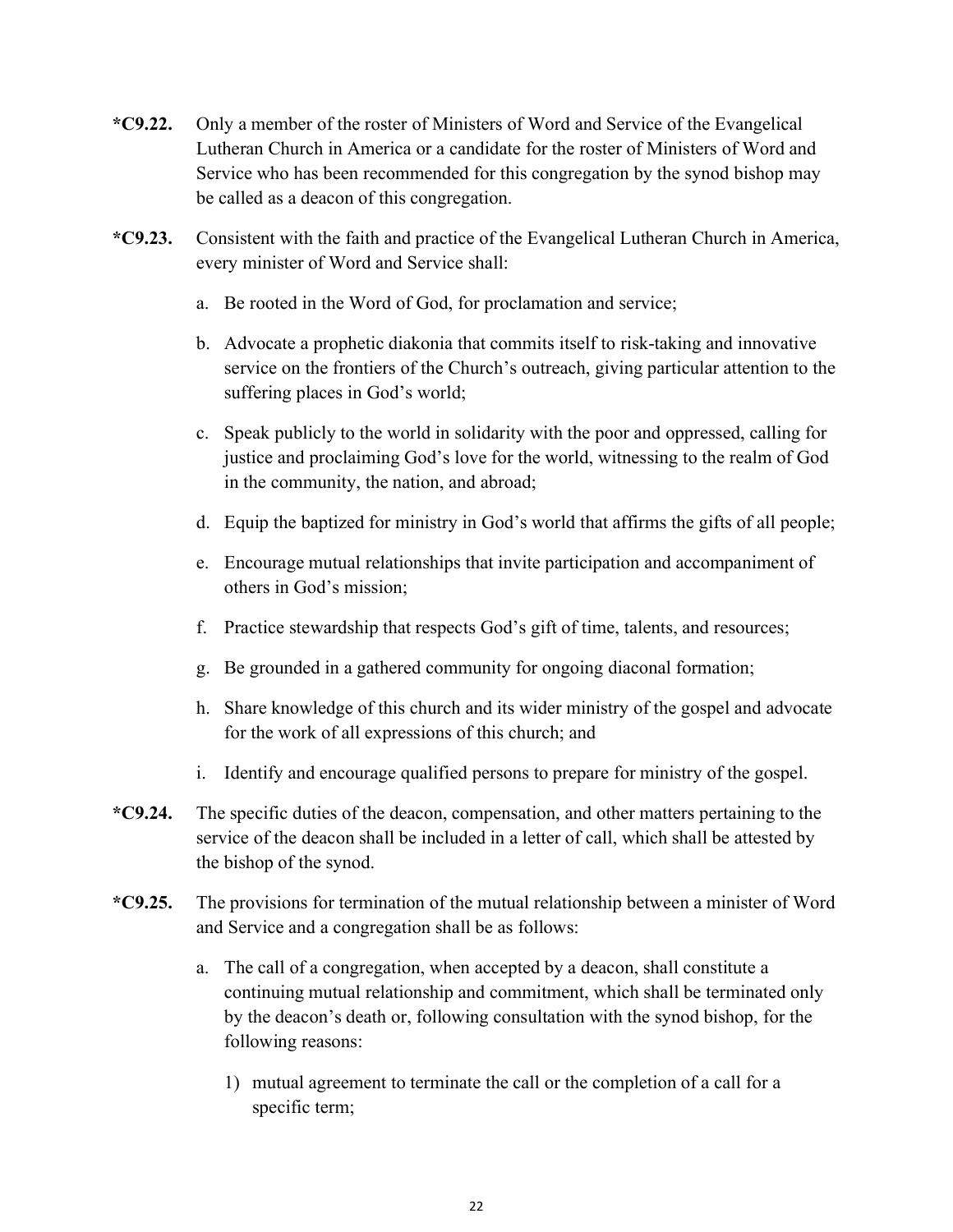- 2) resignation of the deacon, which shall become effective, unless otherwise agreed, no later than 30 days after the date on which it was submitted;
- 3) inability to conduct the ministry of Word and Service effectively in this congregation in view of local conditions;
- 4) physical disability or mental incapacity of the deacon;
- 5) suspension of the deacon through discipline for more than three months;
- 6) resignation or removal of the deacon from the roster of Ministers of Word and Service of this church;
- 7) termination of the relationship between this church and this congregation;
- 8) dissolution of this congregation or the termination of a parish arrangement; or
- 9) suspension of this congregation through discipline for more than six months.
- b. When allegations of physical disability or mental incapacity of the deacon under paragraph a.4) above, or ineffective conduct of the office of minister of Word and Service under paragraph a.3) above, have come to the attention of the bishop of this synod,
	- 1) the bishop in his or her sole discretion may investigate such conditions personally together with a committee of two rostered ministers and one layperson, or
	- 2) when such allegations have been brought to the synod's attention by an official recital of allegations by the Congregation Council or by a petition signed by at least one-third of the voting members of this congregation, the bishop personally shall investigate such conditions together with a committee of two rostered ministers and one layperson.
- c. In case of alleged physical disability or mental incapacity under paragraph a.4) above, the bishop's committee shall obtain and document competent medical opinion concerning the deacon's condition. When a disability or incapacity is evident to the committee, the bishop of this synod may declare the position vacant. When the position is declared vacant, the Synod Council shall list the deacon on the roster of Ministers of Word and Service with disability status. Upon removal of the disability and the restoration of the deacon to health, the bishop shall take steps to enable the deacon to resume the ministry, either in the congregation last served or in another appropriate call.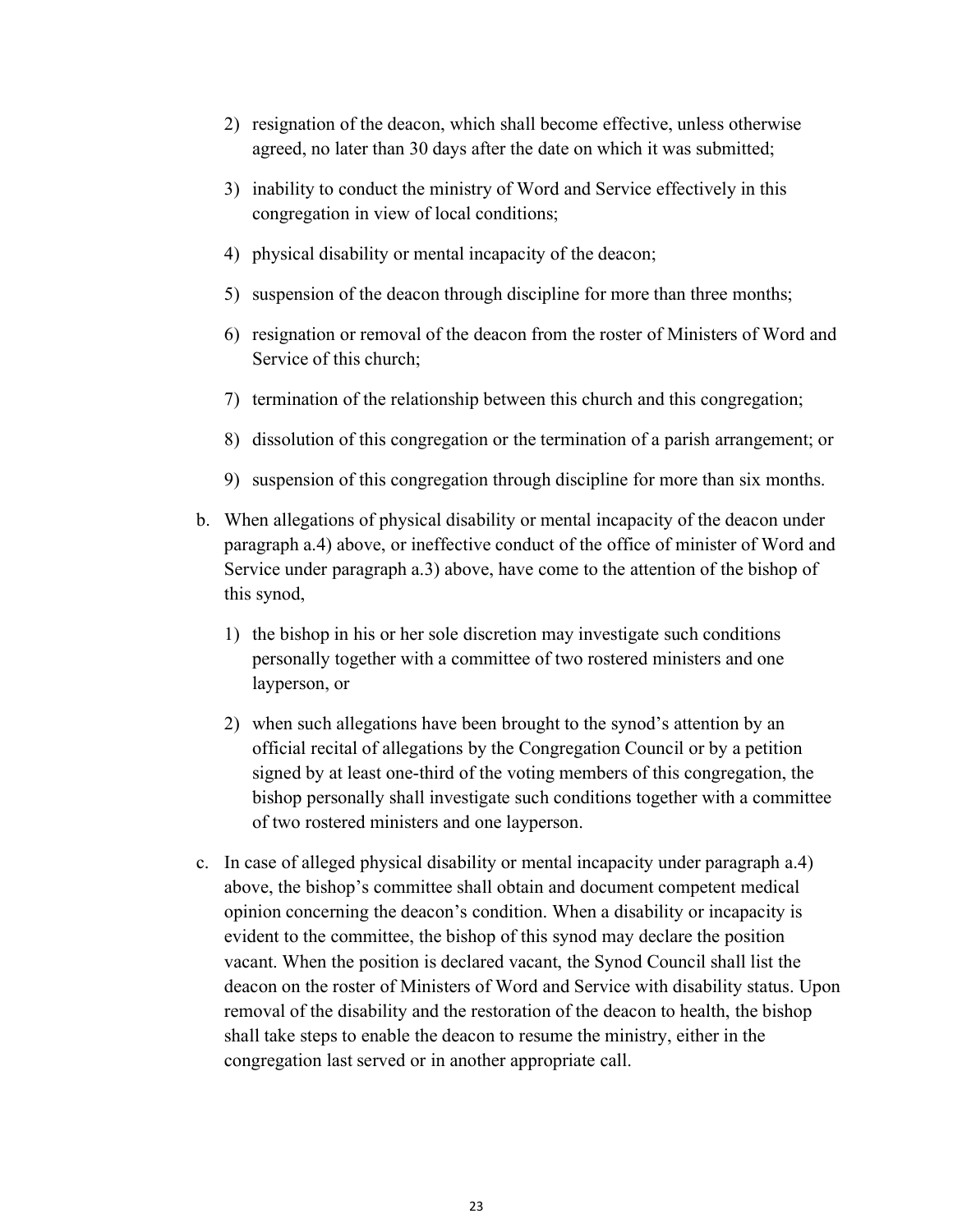- d. In the case of alleged local difficulties that imperil the effective functioning of this congregation under paragraph a.3) above, the bishop's committee shall endeavor to hear from all concerned persons, after which the bishop together with the committee shall present their recommendations first to the deacon and then to this congregation. The recommendations of the bishop's committee must address whether the deacon's call should come to an end and, if so, may suggest appropriate severance arrangements. The committee may also propose other actions that should be undertaken by this congregation and by the deacon, if appropriate. If the deacon and congregation agree to carry out such recommendations, no further action need be taken by the synod.
- e. If either party fails to assent to the recommendations of the bishop's committee concerning the deacon's call, this congregation may dismiss the deacon only at a legally called meeting after consultation with the bishop, either (a) by a two-thirds majority vote of the voting members present and voting where the bishop and the committee did not recommend termination of the call, or (b) by a simple majority vote of the voting members present and voting where the bishop and the committee recommended termination of the call.
- f. If, in the course of proceedings described in paragraph c. or paragraph d. above, the bishop's committee concludes that there may be grounds for discipline, the committee shall make recommendations concerning disciplinary action in accordance with the provisions of this church's constitution, bylaws, and continuing resolutions.
- **\*C9.26.** This congregation shall make satisfactory settlement of all financial obligations to a former deacon before calling a successor. A deacon shall make satisfactory settlement of all financial obligations to this congregation before beginning service in a call to another congregation or employment in another ministry setting.
- \*C9.**27.** When a deacon is called to serve in company with another rostered minister or other rostered ministers, the privileges and responsibilities of each rostered minister shall be specified in documents to accompany the call and to be drafted in consultation involving the rostered ministers, the Congregation Council, and the bishop of the synod. As occasion requires, the documents may be revised through a similar consultation.
- **\*C9.28.** With the approval of the bishop of the synod, this congregation may depart from \*C9.25.a. and call a deacon for a specific term. Details of such calls shall be in writing setting forth the purpose and conditions involved. Prior to the completion of a term, the bishop or a designated representative of the bishop shall meet with the deacon and representatives of this congregation for a review of the call. Such a call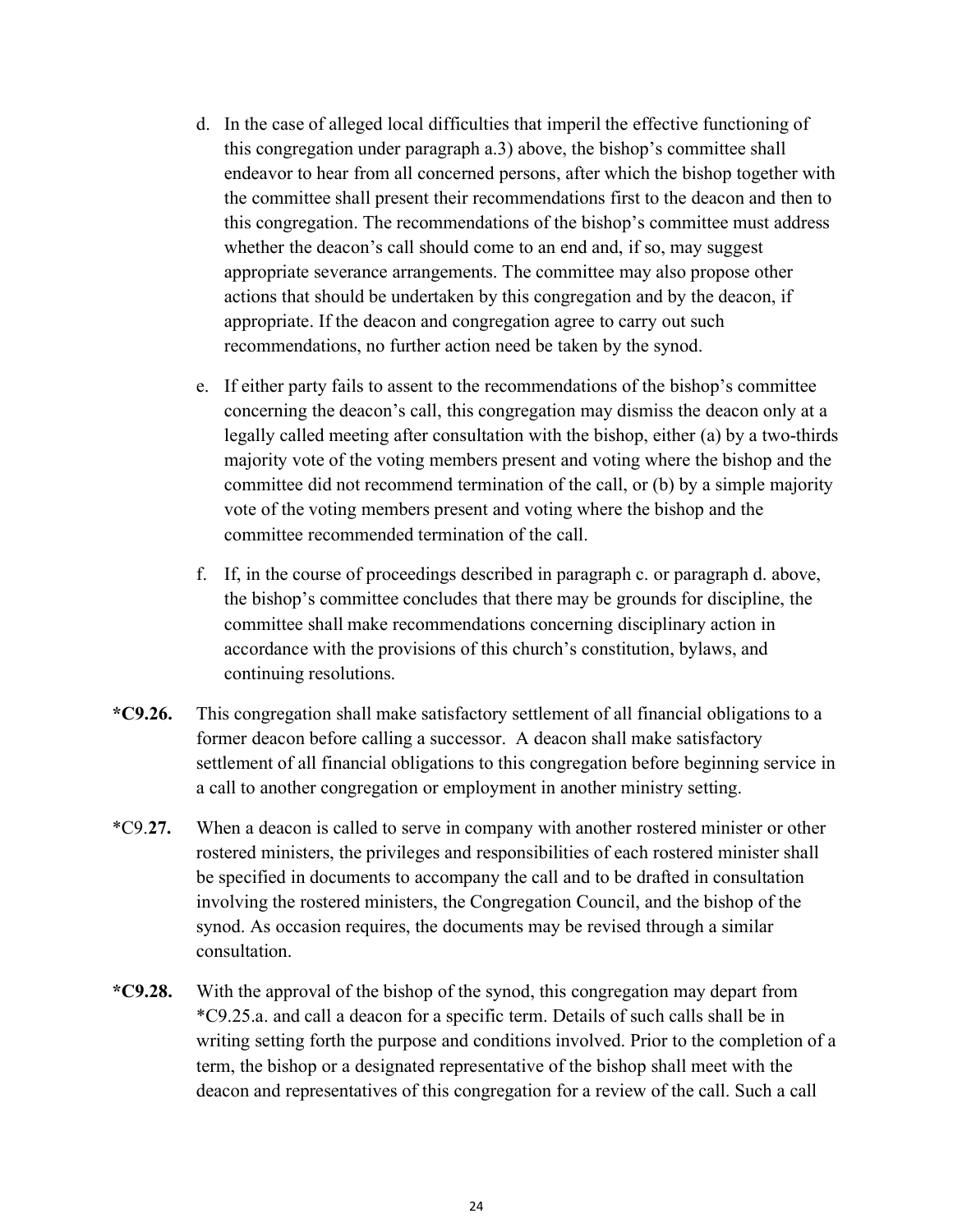may also be terminated before its expiration in accordance with the provisions of \*C9.25.a.

- **\*C9.29.** The deacon shall become a member of this congregation upon receipt and acceptance of the letter of call. In a parish of multiple congregations, the deacon shall hold membership in one of the congregations.
- **\*C9.31.** The deacon(s) shall submit a report of his or her ministry to the bishop of the synod at least 90 days prior to each regular meeting of the Synod Assembly.

## *Chapter 10: CONGREGATION MEETING*

C10.01. The semi-annual (2) meetings of this congregation shall be held at times specified in the bylaws.

## *Bylaw*

C10.01.01The first of the semi-annual meetings shall normally be held in December, but no later than February 15 for the primary purpose of reviewing and approving financial reports on this congregation's ministry during the previous year, and adopting a budget for the coming fiscal year. The second meeting shall normally be held in May, but no later than June 15 for the primary purpose of reviewing, approving, and considering programmatic information, and electing officers and Congregational Council members

## *Bylaw*

C10.01.02 Nominations from the floor shall be received at the congregational meetings where elections are held, following the report of the Nominating Committee, provided the persons nominated have given prior consent to having their names placed in nomination.

### *Bylaw*

C10.01.03 The agenda for congregation meetings shall be the responsibility of the Congregation Council.

## *Bylaw*

- C10.01.04 The meeting shall provide opportunity for items of business to be placed on the agenda by the Congregation Council and by any voting member of this congregation.
- C10.02. A special Congregation Meeting may be called by the pastor, the Congregation Council, or the president of this congregation, and shall be called by the president of this congregation upon the written request of fifteen percent (15%) of the voting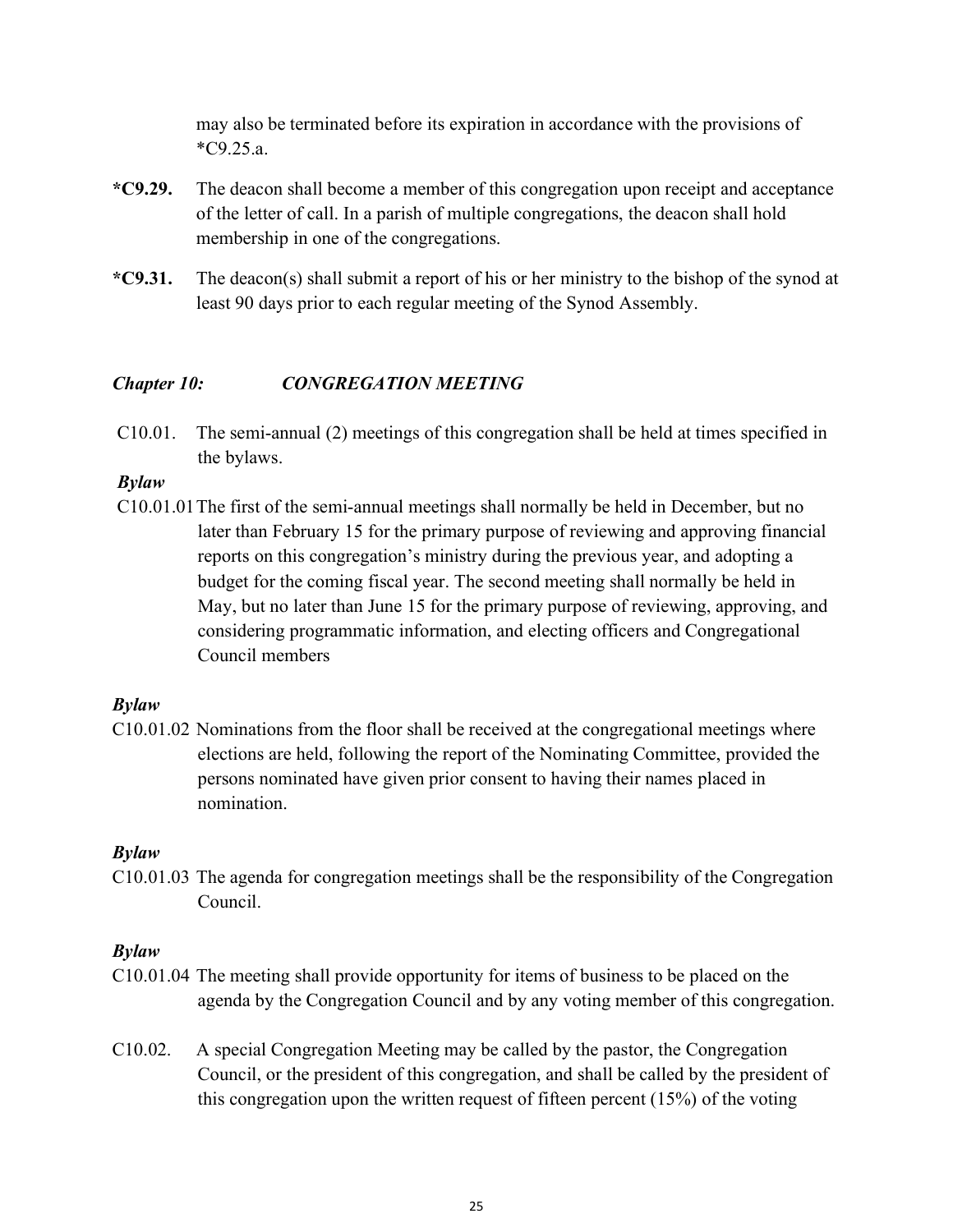members. The president of the Congregation Council shall call a special meeting upon request of the synod bishop. The call for each special meeting shall specify the purpose for which it is to be held and no other business shall be transacted.

C10.03. Notice of all meetings of this congregation shall be given at the services of worship on the preceding two consecutive Sundays and by mail or electronic means, as permitted by state law, to all voting members at least 10 days in advance of the date of the meeting.

#### *Bylaw*

- C10.03.01. The electronic notice shall be sent in the body of the email rather than by attachment.
- C10.04. Thirty (30) voting members shall constitute a quorum.
- C10.05. Voting by proxy or by absentee ballot shall not be permitted.
- C10.06. All actions by this congregation shall be by majority vote except as otherwise provided in this constitution, or by state law.
- C10.07. Robert's Rules of Order, latest edition, shall govern parliamentary procedure of all meetings of this congregation.
- C10.08. This congregation may hold meetings by remote communication, including electronically and by telephone conference, as long as there is an opportunity for simultaneous aural communication. To the extent permitted by state law, notice of all meetings may be provided electronically.

### *Chapter 11: OFFICERS*

- C11.01. The officers of this congregation shall be a president, vice president, secretary, and treasurer.
	- a. Duties of the officers shall be specified in the bylaws.
	- b. The officers shall be voting members of this congregation.
	- c. Officers of this congregation shall serve similar offices of the Congregation Council and shall be voting members of the Congregation Council.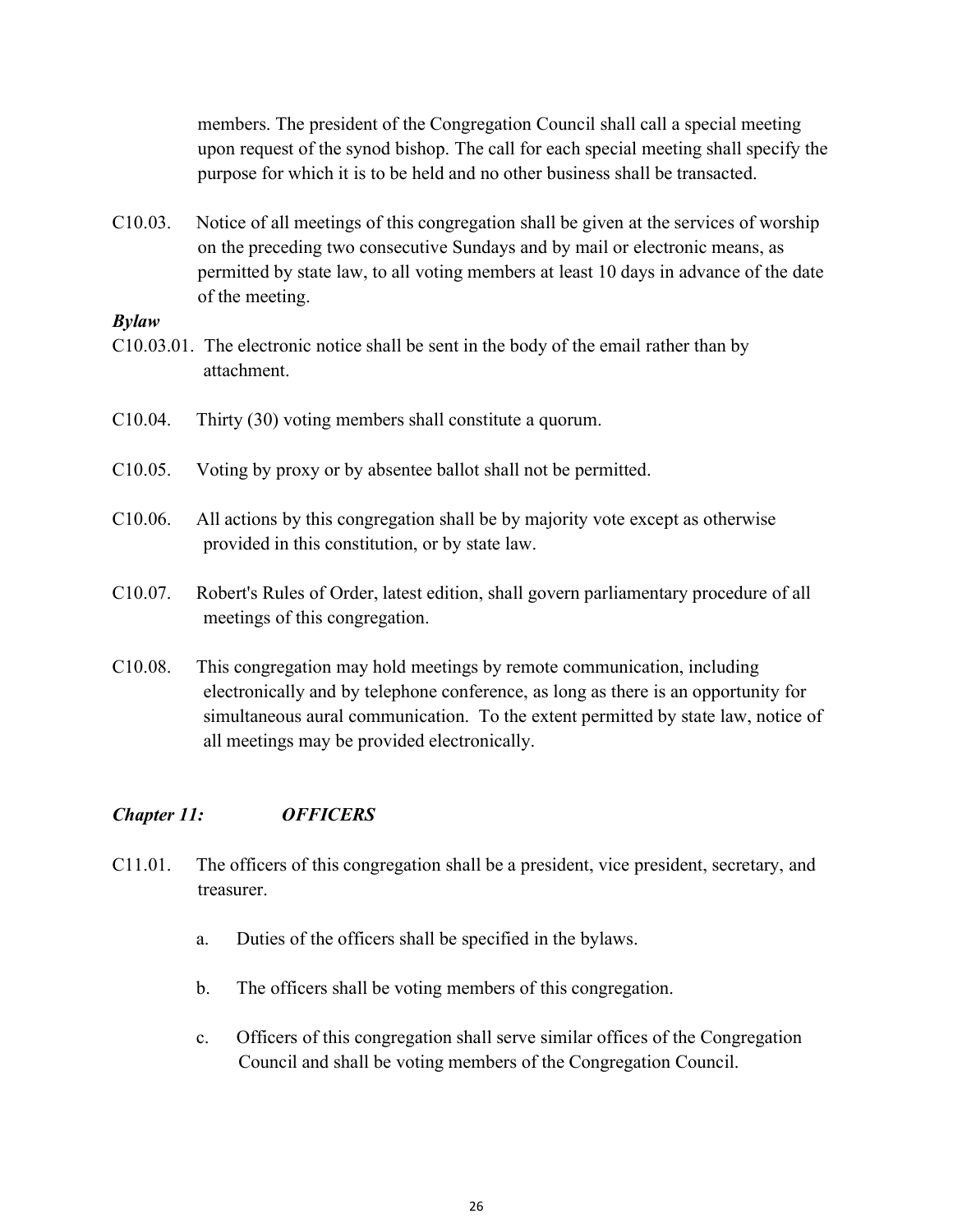## *Bylaw*

C11.01.01 Specific duties for this congregation are briefly described as follows:

- a. President: The president shall be the presiding officer of this congregation and the Congregation Council.
- b. Vice President: The vice president shall serve in the absence of the president. In the event of the resignation or death of the president, the vice-president shall become president for the unexpired term of the president. The vice president shall carry out specific assignments in consultation with the president.
- c. Secretary: The secretary is the recording officer and shall record the minutes of each meeting of this congregation and Congregation Council. These records shall be kept as permanent records of this congregation.
- d. Treasurer: The treasurer is the custodial officer for the disbursement of funds in accordance with the approved annual budget or as prescribed by this congregation or the Congregation Council. The treasurer shall assist the appropriate committee in preparation of the annual budget to be submitted to the Congregation Council and to this congregation at the December semiannual meeting. The treasurer shall receive a report of all income from the financial secretary. The treasurer shall provide financial, income, and expenditure reports to this congregation at the December semi-annual congregation meetings. The treasurer shall prepare and present interim financial reports to the Congregation Council at regularly scheduled meetings.
- C11.02. The congregation shall elect its officers and they shall be the officers of this congregation. The officers shall be elected by written ballot and shall serve for one year or until their successors are elected. Their terms shall begin at the close of the annual meeting at which they are elected.
- C11.03. No officer shall hold more than one office at a time. No elected officer shall be eligible to serve more than two consecutive terms in the same office except the treasurer who shall be eligible to serve unlimited consecutive terms.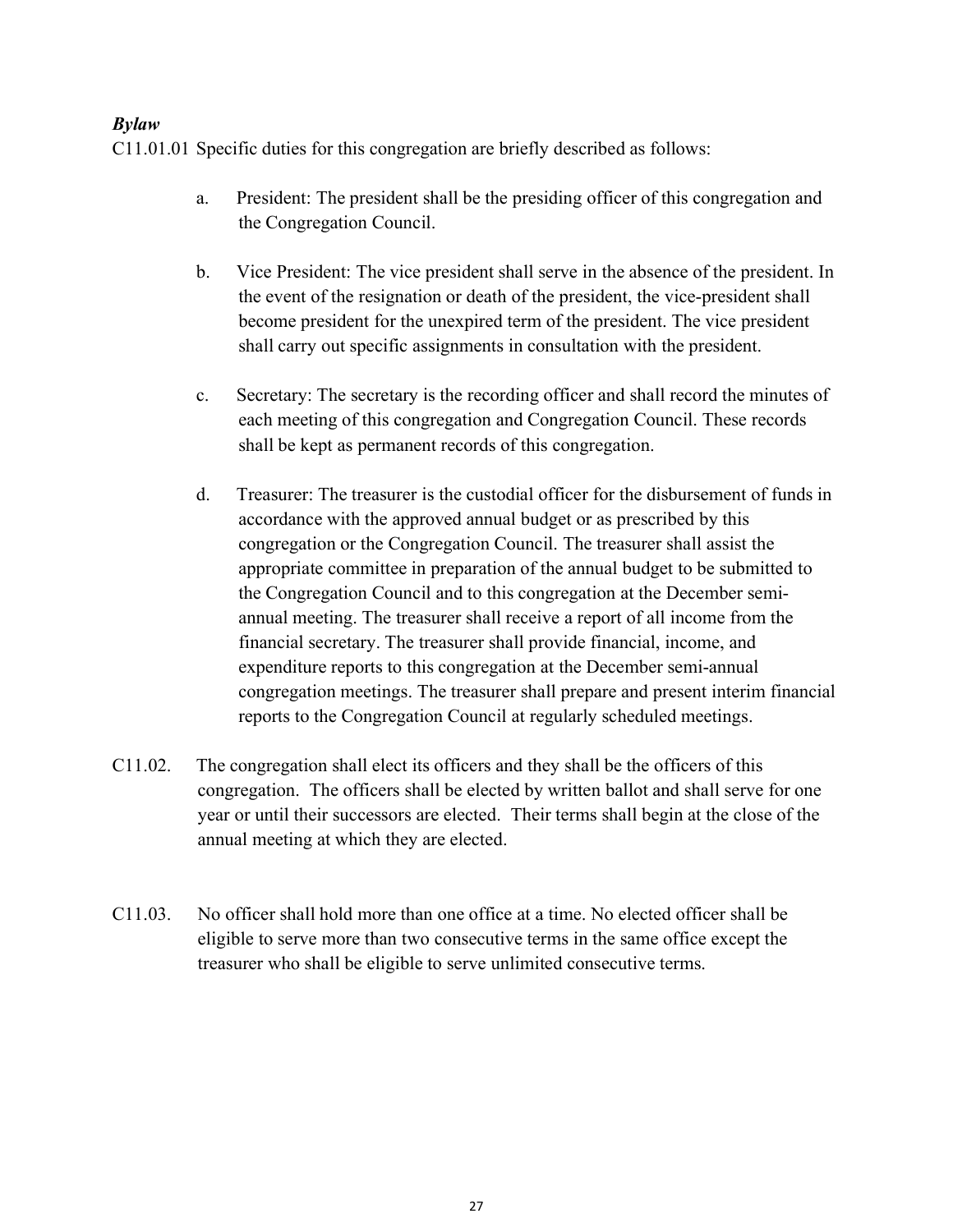### *Chapter 12: CONGREGATION COUNCIL*

C12.01. The voting membership of the Congregation Council shall consist of the pastor(s), the deacon(s), not more than nine (9) members of this congregation, four (4) officers of this congregation, and may also include one (1) confirmed youth representative of this congregation., at least one of whom shall be a youth and at least one of whom shall be a young adult. Any voting member of this congregation may be elected, subject only to the limitation on the length of continuous service permitted in that office. A member's place on the Congregation Council shall be declared vacant if the member a) ceases to be a voting member of this congregation or b) is absent from four successive regular meetings of the Congregation Council without cause. Consistent with the laws of the state in which this congregation is incorporated, this congregation may adopt procedures for the removal of a member of the Congregation Council in other circumstances.

#### *Bylaw*

- C12.01.01 The Congregation Council shall establish Program Committees of the Congregation by Continuing Resolutions. Each committee shall be provided with a statement of purpose when it is established. The Congregation Council may amend this statement or purpose according to the procedures for amendments to the Continuing Resolutions.
- C12.02. The members of the Congregation Council except the pastor(s), and deacon(s) shall be elected by written ballot to serve for 2 years or until their successors are elected. Such members shall be eligible to serve no more than two full terms consecutively. Their terms shall begin at the close of the annual meeting at which they are elected. Newly elected Congregation Council members shall be installed at worship at a time appointed by the Congregation Council.
- C12.03. Should a member's place on the Congregation Council, a committee or an organization where this congregation has elected the member, be declared vacant, the Congregation Council shall elect, by majority vote, a successor until the next annual meeting.

### *Cont. Resolution*

C12.03.B96 A member appointed to fill a vacant position shall be eligible to be elected for two terms.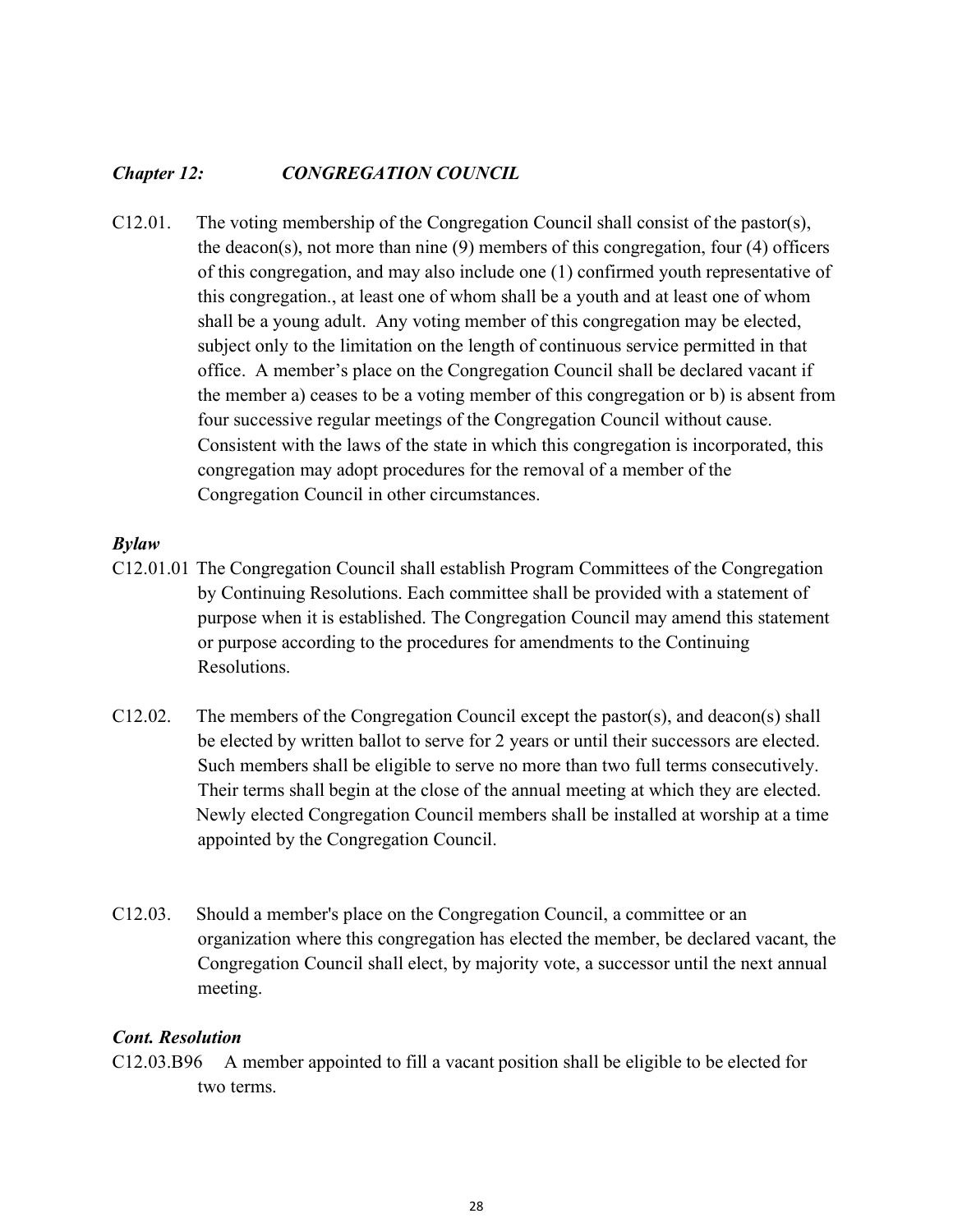- C12.04 The Congregation Council shall have general oversight of the life and activities of this congregation, and in particular its worship life, to the end that everything be done in accordance with the Word of God and the faith and practice of the Evangelical Lutheran Church in America. The duties of the Congregation Council shall include the following:
	- a. To lead this congregation in stating its mission, to do long-range planning, to set goals and priorities, and to evaluate its activities in light of its mission and goals.
	- b. To seek to involve all members of this congregation in worship, learning, witness, service, and support.
	- c. To oversee and provide for the administration of this congregation to enable it to fulfill its functions and perform its mission.
	- d. To maintain supportive relationships with the rostered minister(s) and staff and help them annually to evaluate the fulfillment of their calling appointment, or employment.
	- e. To be examples individually and corporately of the style of life and ministry expected of all baptized persons.
	- f. To promote a congregational climate of peace and goodwill, and, as differences and conflicts arise, to endeavor to foster mutual understanding.
	- g. To arrange for pastoral service during the sickness or absence of the pastor.
	- h. To emphasize support of the synod and churchwide units of the Evangelical Lutheran Church in America as well as cooperation with other congregations, both Lutheran and non-Lutheran, subject to established policies of the synod and the Evangelical Lutheran Church in America.
	- i. To recommend and encourage the use of program resources produced or approved by the Evangelical Lutheran Church in America.
	- j. To seek out and encourage qualified persons to prepare for the ministry of the Gospel.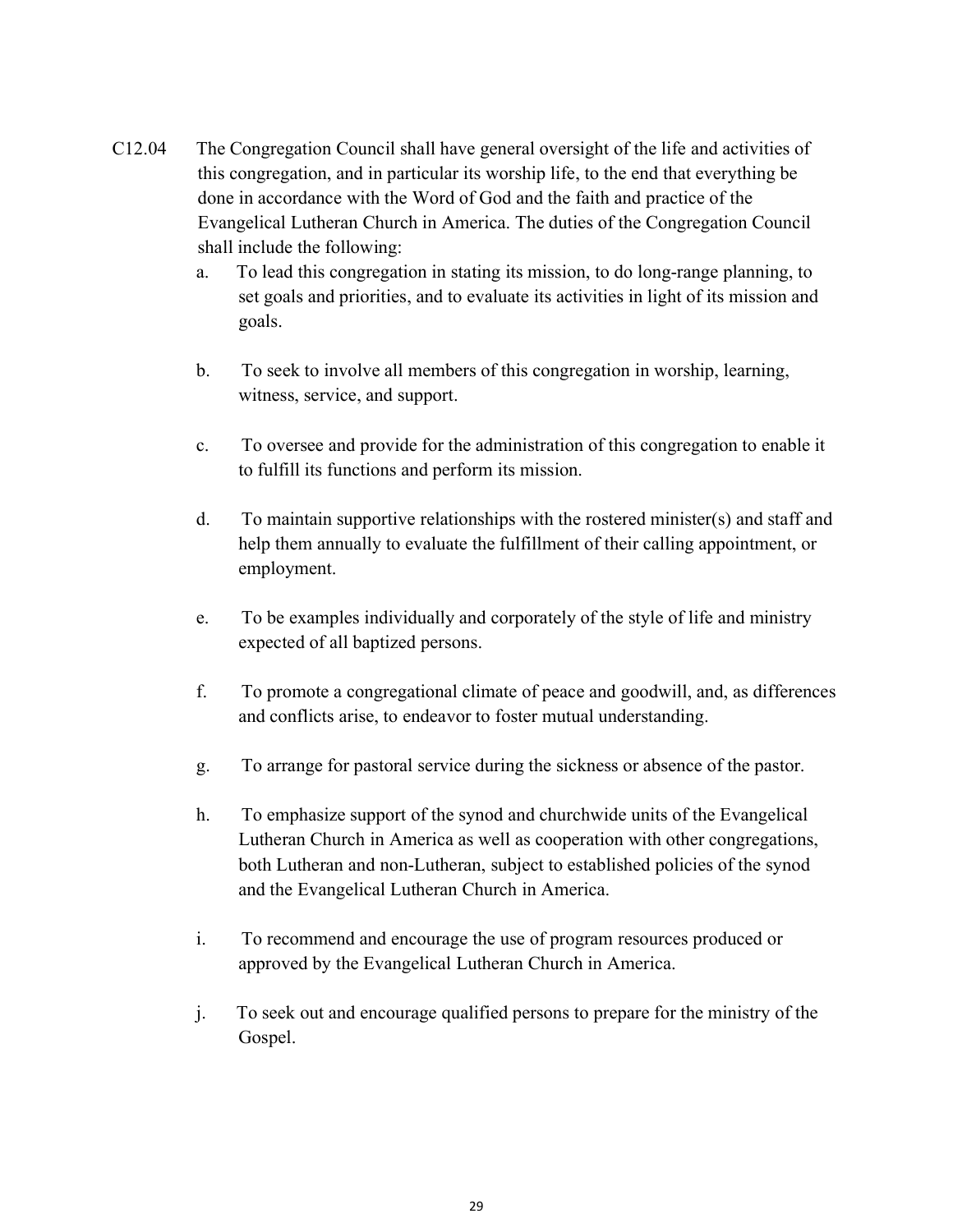## *Bylaw*

C12.04.01 The Congregation Council shall provide for the supervision of the salaried clergy personnel performance. The Congregation Council may appoint a task force to develop and implement a growth promoting plan and procedure to be followed. A performance evaluation shall be conducted annually and a written report prepared and reviewed with the person involved.

## *Cont. Resolution*

C12.04. A 22 The Program Committees and their statements of purpose are as follows:

- a. Worship and Music Committee shall plan and provide services of worship for this congregation where God's word is read and preached, the sacraments are administered, and the liturgical acts of confession, prayer, praise, thanksgiving, and offerings are present.
- b. Christian Education and Youth and Family Engagement Committee shall plan and provide opportunities for faith formation for the members and friends of this congregation. They shall provide resources and opportunities for the youth of this congregation to be fully involved in the life of this congregation.
- c. Witness Committee shall plan and provide opportunities for the members and friends of this congregation to share the Gospel of Jesus Christ in word and deed with each other and with our greater community.
- d. Stewardship Committee shall plan and provide opportunities for the members and friends of this congregation to live generously in the giving of their time, talent, and money to support the ministries of this congregation.
- e. Property Committee shall arrange for the upkeep, beautification, and protection of all the property of this congregation.
- f. Global and Local Service Mission Committee shall provide opportunities for the members and friends of this congregation to serve one another and our greater community, to provide resources to connect those in need with local service organizations, and to work with other faith-based ministries to meet local and global needs.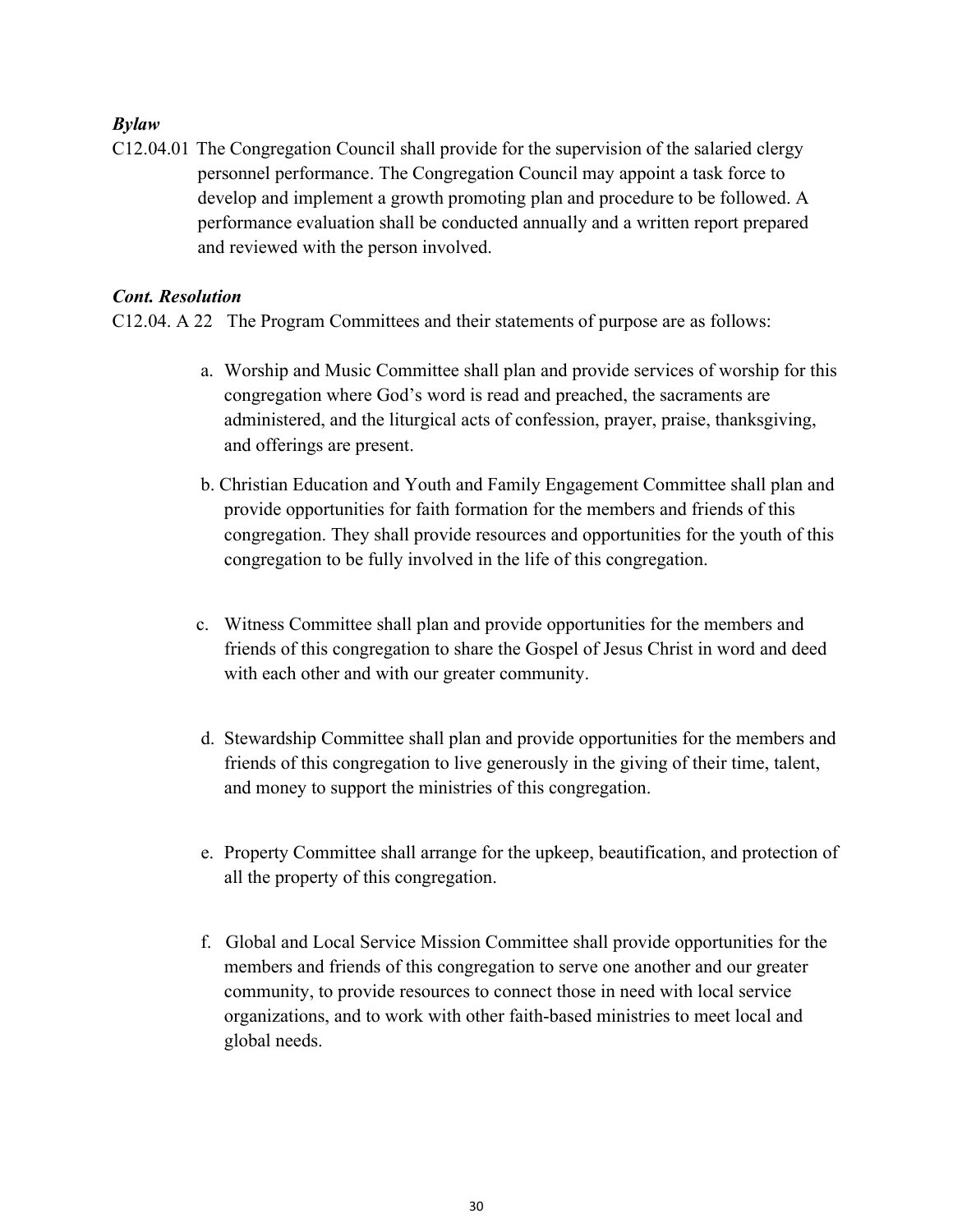g. Small Groups Committee shall provide opportunities for the members and friends of this congregation to connect with each other through faith formation, fellowship, service, support, and care ministries.

## *Cont. Resolution*

- C12.04. B 22 An alternating electing procedure shall, if possible, be utilized to provide continuity and experience on the Congregation Council. Worship & Music, Witness, Property, and Small Groups council positions shall be elected on the odd year; Christian Education and Youth and Family Engagement, Global and Local Service Mission, and Stewardship shall be elected on the even year.
- C12.05 The Congregation Council shall be responsible for the financial and property matters of this congregation.
	- a. The Congregation Council shall be the board of directors of this congregation, and as such shall be responsible for maintaining and protecting its property and the management of its business and fiscal affairs. It shall have the powers and be subject to the obligations that pertain to such boards under the laws of the State of Colorado, except as otherwise provided herein.
	- b. The Congregation Council shall not have the authority to buy, sell, or encumber real property unless specifically authorized to do so by a meeting of this congregation.
	- c. The Congregation Council may enter into contracts of up to 1% of the budget for items not included in the budget.
	- d. The Congregation Council shall prepare an annual budget for adoption by this congregation, shall supervise the expenditure of funds in accordance therewith following its adoption, and may incur obligations of more than \$2,000 in excess of the anticipated receipts only after approval by a Congregation Meeting. The budget shall include this congregation's full indicated share in support of the wider ministry being carried on in collaboration with the synod and churchwide organization.
	- e. The Congregation Council shall ascertain that the financial affairs of this congregation are being conducted efficiently, giving particular attention to the prompt payment of all obligations and to the regular forwarding of mission support monies to the synod treasurer.
	- f. The Congregation Council shall be responsible for this congregation's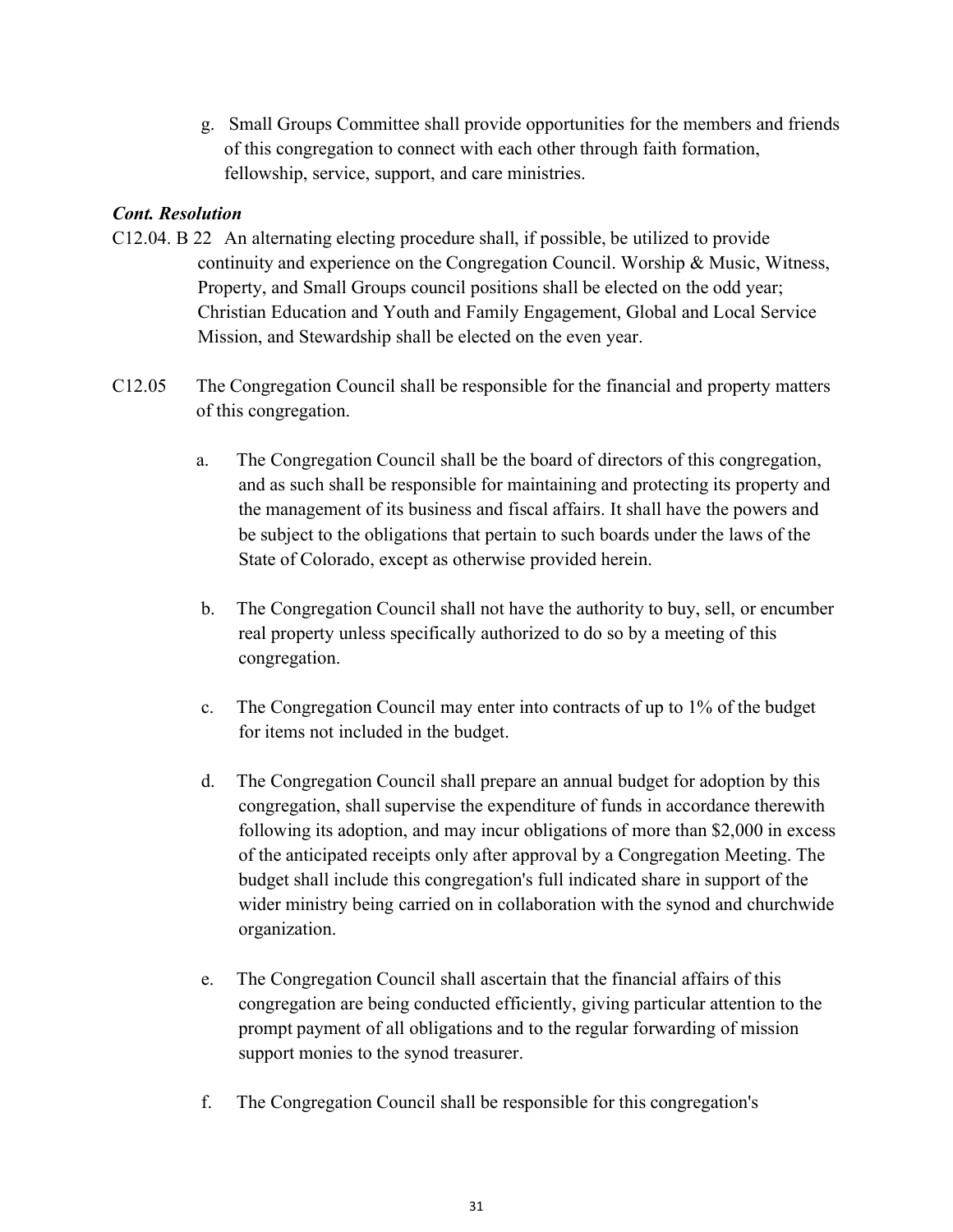investments and its total insurance program.

#### *Bylaw*

C12.05.01 The Congregation Council shall establish the fiscal year of this congregation.

#### *Bylaw*

C12.05.02 The program year of this congregation shall be from September 1st to August 31st.

- C12.06. The Congregation Council shall see that the provisions of this constitution and its bylaws and the continuing resolutions are carried out.
- C12.07. The Congregation Council shall provide for an annual review of the membership roster.
- C12.08. The Congregation Council shall be responsible for the employment and supervision of the staff of this congregation. Nothing in this provision shall be deemed to affect this congregation's responsibility for the call, terms of call, or termination of call of any employees who are on a roster of this church.
- C12.09. Financial Secretary: The financial secretary shall be appointed by the Congregation Council. The financial secretary shall be responsible for receiving, verifying, recording, and depositing all income. The financial secretary shall maintain a record of each member's contributions and report to members a record of their contributions on a regular basis not less than quarterly and annually. The financial secretary will work under the direction to the stewardship/finance committee, provide data to promote an understanding of the members' financial contributions and other revenue. The financial secretary shall work in co- operation with the treasurer and provide the treasurer a report of all income on a monthly basis. The financial secretary will assist in the recording and maintenance of membership information.
- C12.10. The Congregation Council shall submit a comprehensive report to this congregation at the December semi-annual meeting. The Congregation Council shall submit a comprehensive programmatic report at the May semi-annual meeting.
- C12.11. The Congregation Council shall normally meet once a month. Special meetings may be called by the pastor or the president and shall be called by the president at the request of at least one-half of its voting members. Notice of each special meeting shall be given to all who are entitled to be present.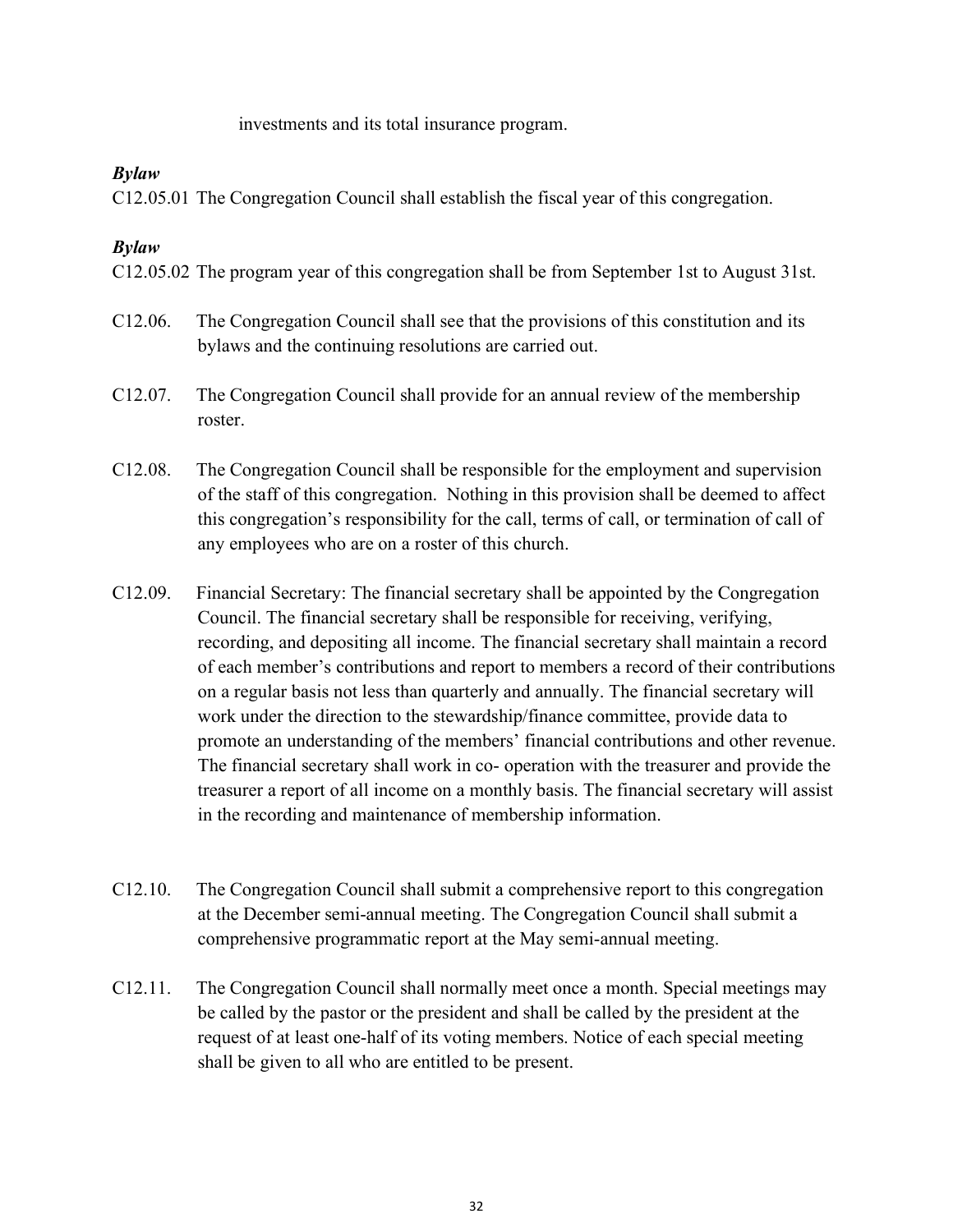- C12.12. A quorum for the transaction of business shall consist of a majority of the members of the Congregation Council, including the pastor or interim pastor. An exception is made when the pastor or interim pastor, except when the pastor or interim pastor requests or consents to be absent and has given prior approval to the agenda for a particular regular or special meeting, which shall be the only business considered at the meeting. Chronic or repeated absence of the pastor or interim pastor who has refused approval of the agenda or a subsequent regular or special meeting shall not preclude action by the Congregation Council, following consultation with the synod bishop.
- C12.13. The Congregation Council and its committees may hold meeting by remote communication, including electronically and by telephone conference, and, to the extent permitted by state law, notice of all meetings may be provided electronically.

## *Chapter 13: CONGREGATION COMMITTEES*

- C13.01. The officers of this congregation and the pastor shall constitute the Executive Committee.
- C13.02. A Nominating Committee of four (4) voting members of this congregation, at least two of whom, shall be outgoing members of the Congregation Council, shall be elected by this congregation. Prior to the May semi-annual meeting, the pastor or interim pastor will meet with the Nominating Committee to assist them in their task. The Nominating Committee shall nominate one or more candidates for each vacancy and shall secure the consent of each candidate.
- C13.03. An Audit Committee shall be appointed by the Congregation Council. Audit Committee members shall not be members of the Congregation Council. This committee shall conduct a review of the financial records of this congregation and report their findings to the Executive Committee.
- C13.04. A Mutual Ministry Committee of three (3) voting members shall be established to meet with clergy personnel and staff on a regular basis. The Mutual Ministry Committee will be appointed jointly by the president and the rostered minister. This committee shall provide the clergy and staff with counsel, problem solving, and general support services. Term of service shall be one, two, and three years to establish a rotating procedure. Committee members shall hold no other office in this congregation during their term.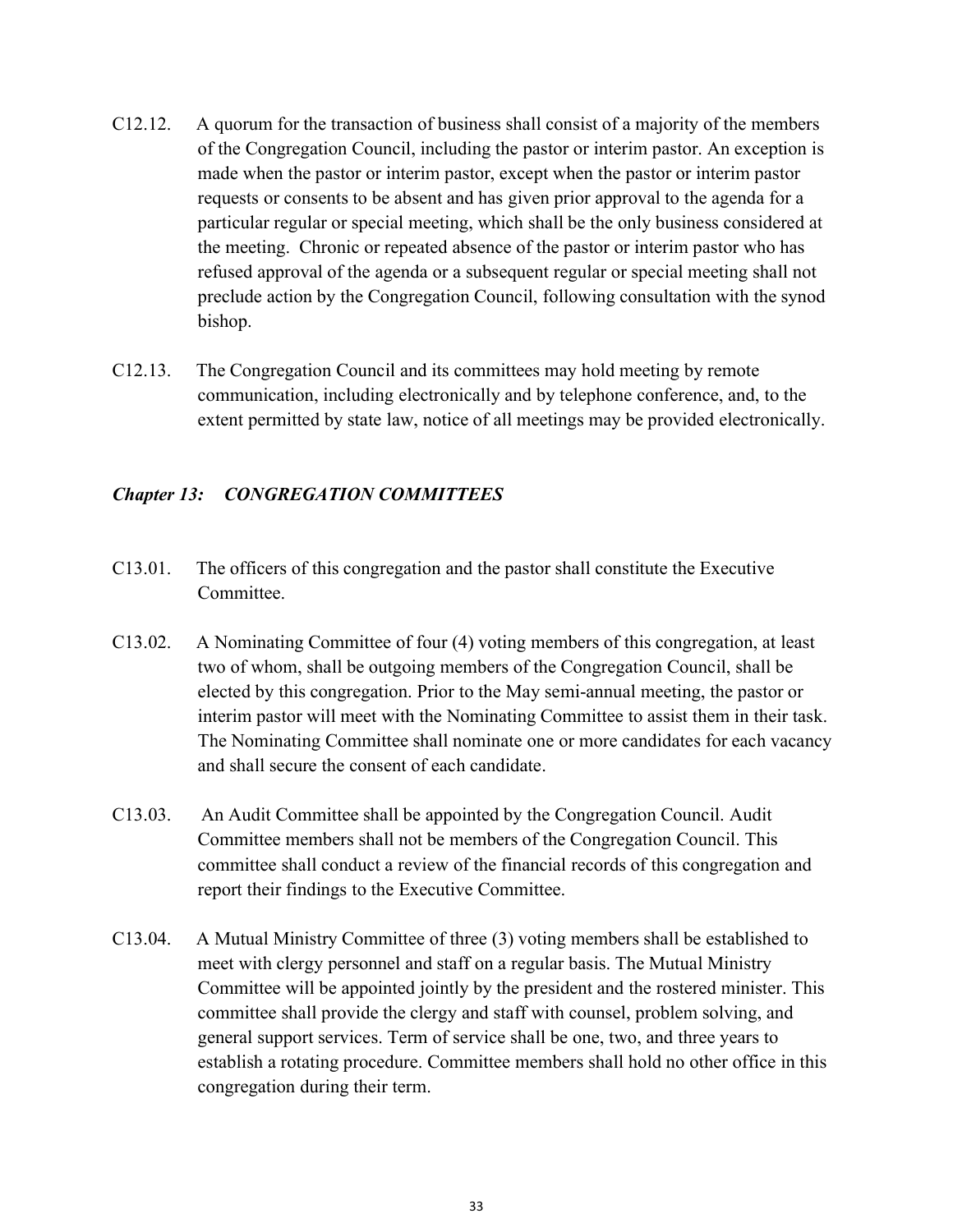- C13.05. When a vacancy occurs in a position for which this congregation calls a rostered minister, a *Call Committee* of six (6) voting members shall be elected by [this congregation]. Term of office will terminate upon installation of the newly called rostered minister.
- C13.06. A Foundation Committee of three members shall be appointed by the Congregation Council. The Foundation Committee shall develop the provisions of the Lord of the Hills Foundation and make recommendations to the Congregation Council for implementation. The Lord of the Hills Foundation is intended to receive and administer living and testamentary gifts not given in the regular course of the church's daily affairs, e.g., pledged and special fund giving.
- C13.07. Duties of congregation programs and standing committees shall be specified in the bylaws and continuing resolutions.
- C13.08. The pastor of this congregation shall be *ex officio* a member of all committees and boards of this congregation. [The president of this congregation shall be *ex officio* a member of all committees and boards of this congregation, except the Nominating Committee.]
- C13.09. Other congregational committees may be formed as the need arises, by decision of the Congregation Council.
- C13.10.A Personnel Committee shall consist of the pastor and at least two voting members of this congregation, appointed by the Congregation Council. The Personnel Committee shall implement this congregation's employment handbook and will assist the pastor and the Congregation Council in the hiring, oversight, and evaluation of the staff of this congregation. This provision shall be effective February 1, 2023.

### *Chapter 14: ORGANIZATIONS WITHIN THIS CONGREGATION*

C14.01. All organizations within this congregation shall exist to aid it in ministering to the members of this congregation and to all persons who can be reached with the Gospel of Christ. As outgrowths and expressions of this congregation's life, the organizations are subject to its oversight and direction. This congregation at its meeting shall determine their policies, guide their activities, and receive reports concerning their membership, work, and finances.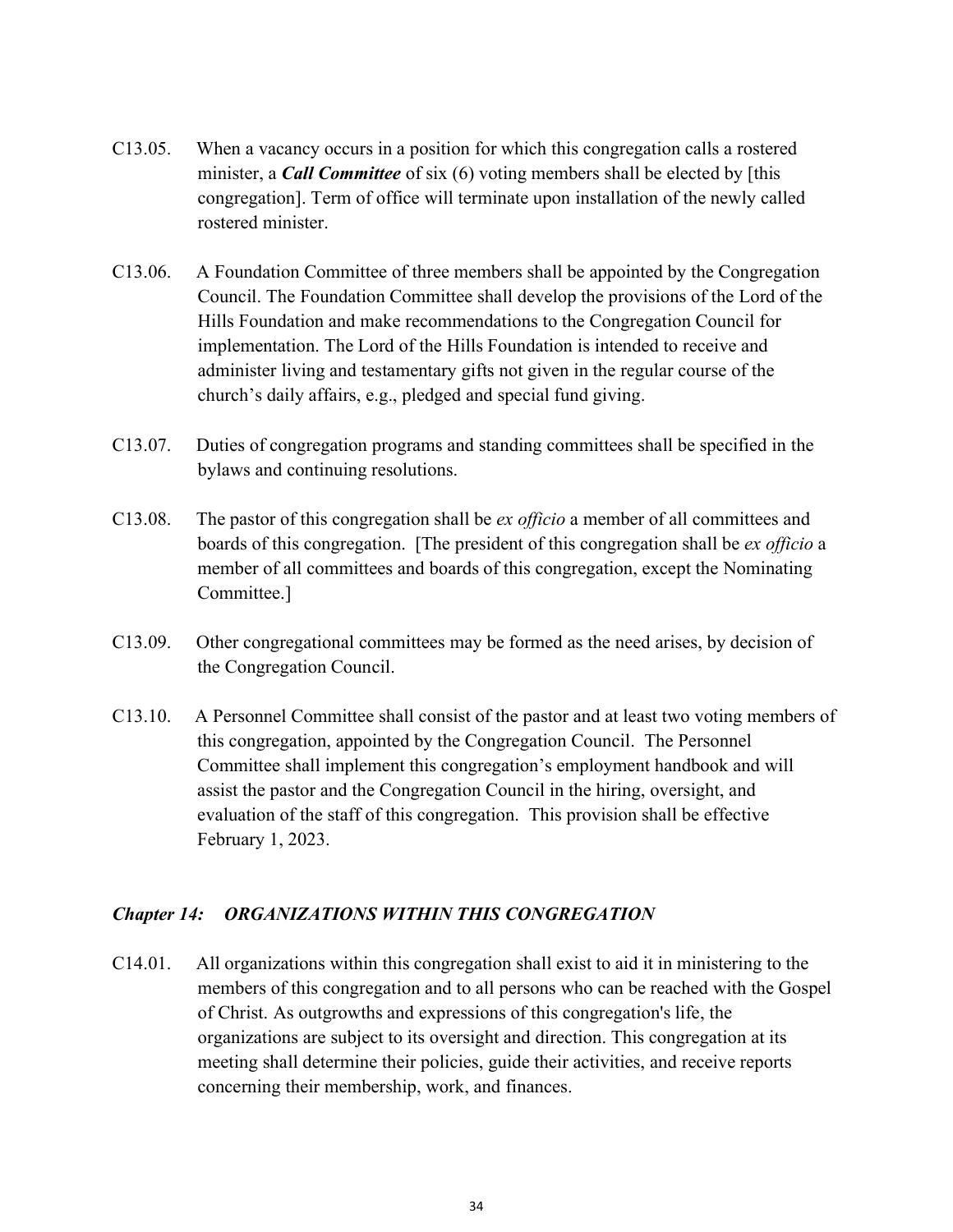C14.02. Special interest groups, other than those of the official organizations of the Evangelical Lutheran Church in America, may be organized only after authorization has been given by the Congregation Council and specified in a continuing resolution.

#### *Chapter 15: DISCIPLINE OF MEMBERS AND ADJUDICATION*

- \*C15.01. Persistent and public denial of the Christian faith, willful or criminal conduct grossly unbecoming a member of the Church of Christ, continual and intentional interference with the ministry of this congregation, or willful and repeated harassment or defamation of member(s) of this congregation is sufficient cause for discipline of a member. Prior to disciplinary action, reconciliation and repentance will be attempted following Matthew 18:15-17, proceeding through these successive steps as necessary: a) private council and admonition by the pastor, b) censure and admonition by the pastor in the presence of two or three witnesses, c) written referral of the matter by the Congregation Council to the vice president of the synod, who will refer it to a consultation panel drawn from the Consultation Committee of the synod, and d) written referral of the mater by the consultation panel to the Committee on Discipline of the synod. If, for any reason, the pastor is unable to administer the admonitions required by paragraphs a. and b. hereof, those steps may be performed by another pastor chosen by the Executive Committee of the Congregation Council.
- \*C15.02. The process for discipline of a member of this congregation shall be governed as prescribed by the chapter on discipline in the *Constitution, Bylaws, and Continuing Resolutions of the Evangelical Lutheran Church in America*.If the counseling, censure, and admonitions pursuant to \*C15.01. do not result in repentance and amendment of life, charges against the accused member(s) that are specific and in writing may be prepared by the Congregation Council, signed, and submitted to the vice president of the synod. The vice president shall select from the synod's Consultation Committee a panel of five members (three lay persons and two ministers of Word and Sacrament). A copy of the written charges shall be provided to the consultation panel and the accused member(s). The consultation panel, after requesting a written reply to the charges from the accused member(s), shall consider the matter and seek a resolution by means of investigation, consultation, mediation, or whatever other means may seem appropriate. The panel's efforts to reach a mutually agreeable resolution shall continue for no more than 45 days after the matter is submitted to it.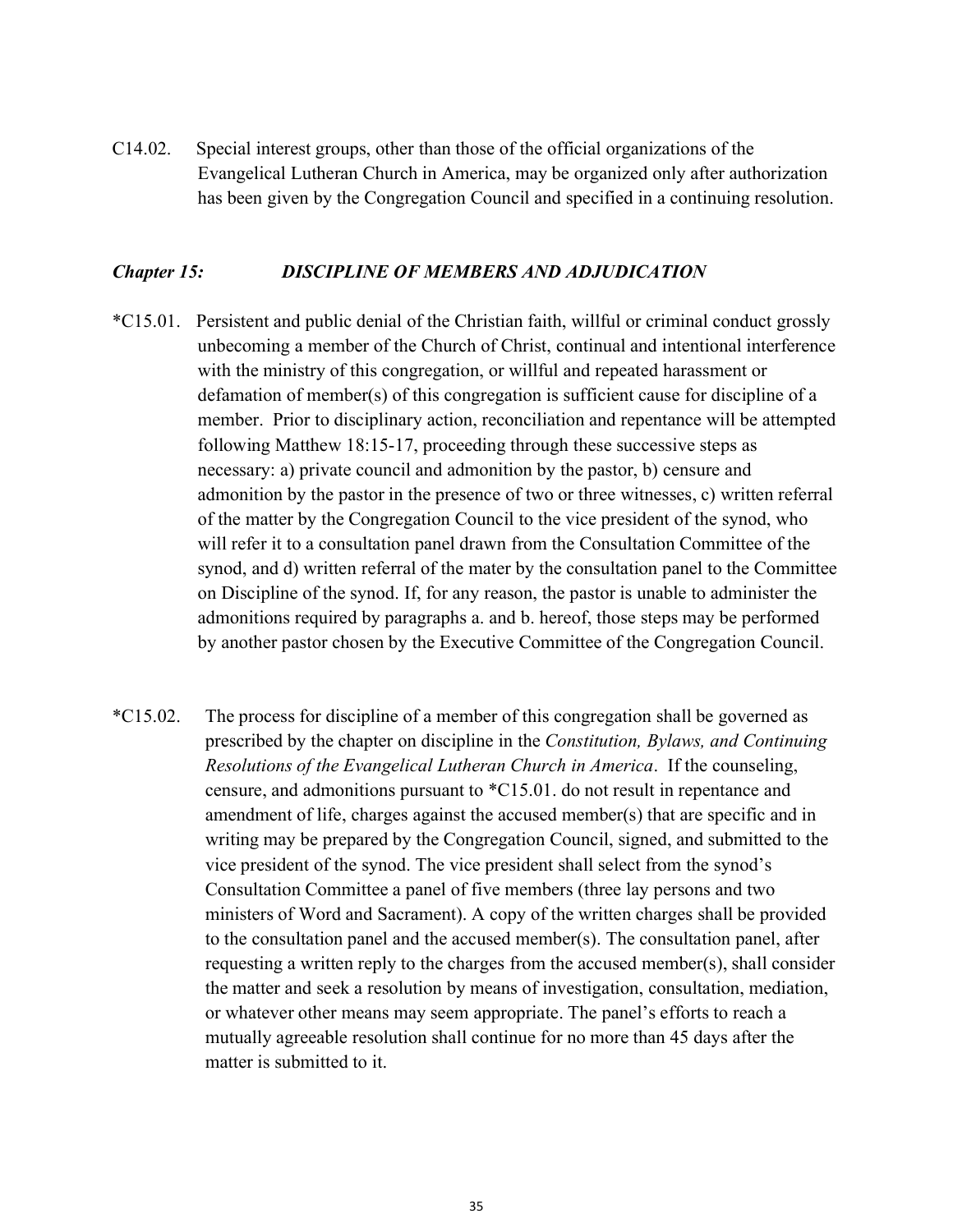- \*C15.03. If the consultation panel fails to resolve the matter, that panel shall refer the case in writing, including the written charges and the accused member's reply, to the Committee on Discipline of the synod for a hearing. A copy of the panel's written referral shall be delivered to the vice president of the synod, the Congregation Council, and the accused member(s) at the same time it is sent to the Committee on Discipline of the synod. The Executive Committee of the Synod Council shall then select six members from the Committee on Discipline to decide the case, and shall appoint a member of the Synod Council to preside as nonvoting chair. Those six members plus the nonvoting chair comprise the discipline hearing panel for deciding the case. The Congregation Council and the accused member(s) are the parties to the case.
- \*C15.04. The discipline hearing panel shall commence and conduct the disciplinary hearing in accordance with the provisions governing discipline of congregation members prescribed in the Constitution, Bylaws, and Continuing Resolutions of the Evangelical Lutheran Church in America.
- \*C15.05. By the vote of at least two-thirds of the members of the discipline hearing panel who are present and voting, one of the following disciplinary sanctions can be imposed:
	- a. suspension from the privileges of congregation membership for a designated period of time:
	- b. suspension from the privileges of congregation membership until the pastor and Congregation Council receive evidence, satisfactory to them, of repentance and amendment of life;
	- c. Termination of membership in this congregation; or
	- d. termination of membership in this congregation and exclusion from the church property and from all congregation activities.
- \*C15.06. The written decision of the discipline hearing panel shall be sent to the vice president of the synod, the accused member(s), and the Congregation Council as required by the Constitution, Bylaws, and Continuing Resolutions of the Evangelical Lutheran Church in America. The decision of the discipline hearing panel shall be implemented by the Congregation Council and recorded in the minutes of the next council meeting.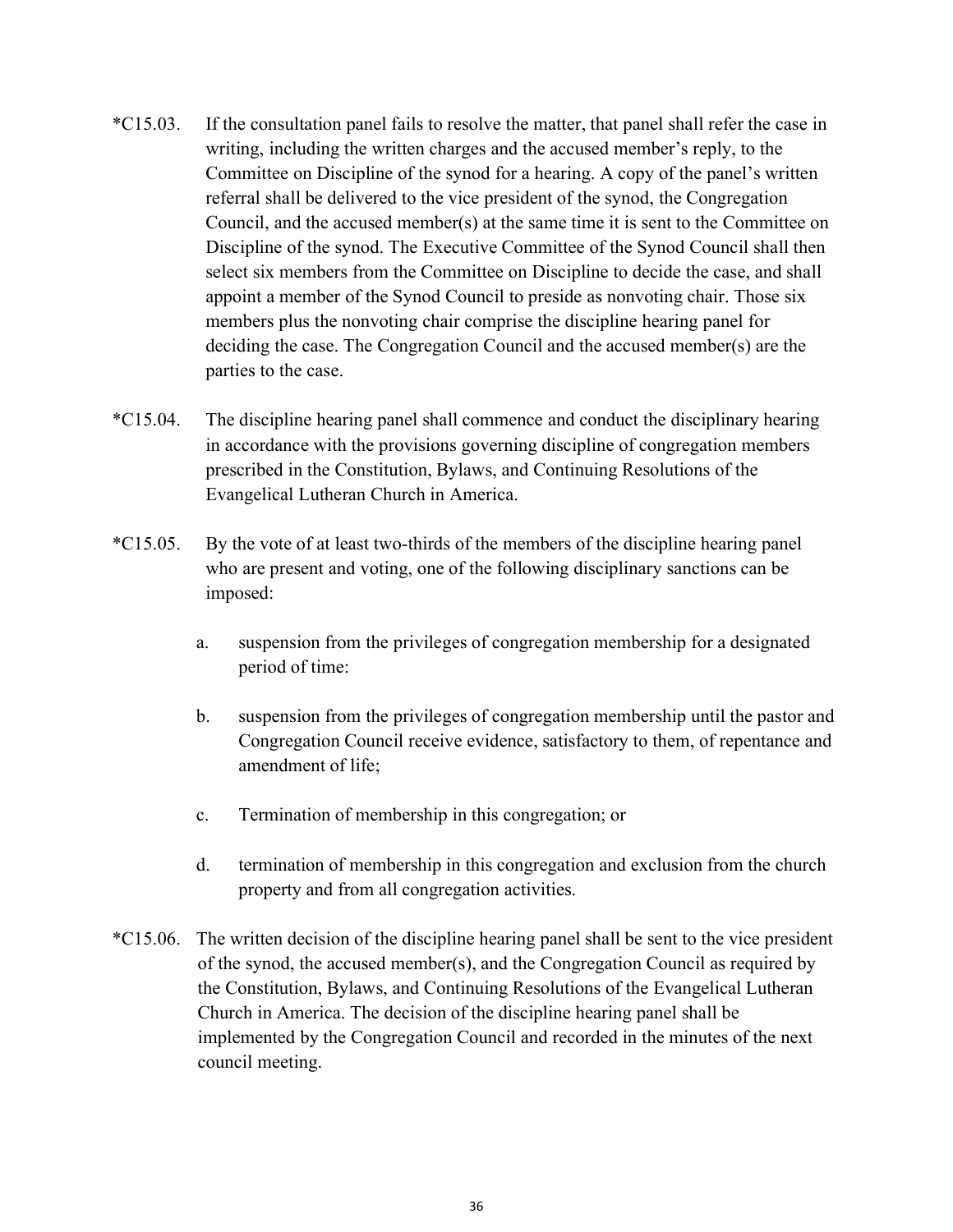\*C15.07. No member of this congregation shall be subject to discipline a second time for offenses that a discipline hearing panel has heard previously and decided pursuant to this chapter.

#### \*C15.10. **Adjudication**

\*C15.11. When there is disagreement between or among factions within this congregation on a substantive issue which cannot be resolved by the parties, members of this congregation may petition the synod bishop for consultation after informing the president of this congregation of their intent to do so. The synod bishop shall seek a timely resolution of the dispute. If the issue relates directly to the pastor, the bishop may begin the process in †S14.18.d. In all other matters, if the bishop's consultation fails to resolve the issue, the bishop shall refer the matter to the Consultation Committee of the synod, which shall undertake efforts to find an appropriate solution. If the Consultation Committee's efforts fail to resolve the dispute, the entire matter shall be referred to the Synod Council for adjudication by whatever process the Council deems necessary. The Synod Council's decision shall be final.

#### *Chapter 16: AMENDMENTS*

- \*C16.01. Unless provision \*C16.04. is applicable, those sections of this constitution that are not required, in accord with the *Model Constitution for Congregations of the Evangelical Lutheran Church in America*, may be amended in the following manner. Amendments may be proposed by at least fifteen (15%) voting members or by the Congregation Council. Proposals must be filed in writing with the Congregation Council 60 days before formal consideration by this congregation at its regular or special Congregation Meeting called for that purpose. The Congregation Council shall notify this congregation's members of the proposal with the council's recommendations at least 30 days in advance of the meeting. Notification may take place by mail or electronic means, as permitted by state law.
- \*C16.02. An amendment to this constitution, proposed under \*C16.01., shall:
	- a. be approved at any legally called meeting of this congregation by a majority vote of those voting members present and voting;
	- b. be ratified without change at the next regular meeting of this congregation held pursuant to C10.01 by a two-thirds vote of those voting members present and voting; and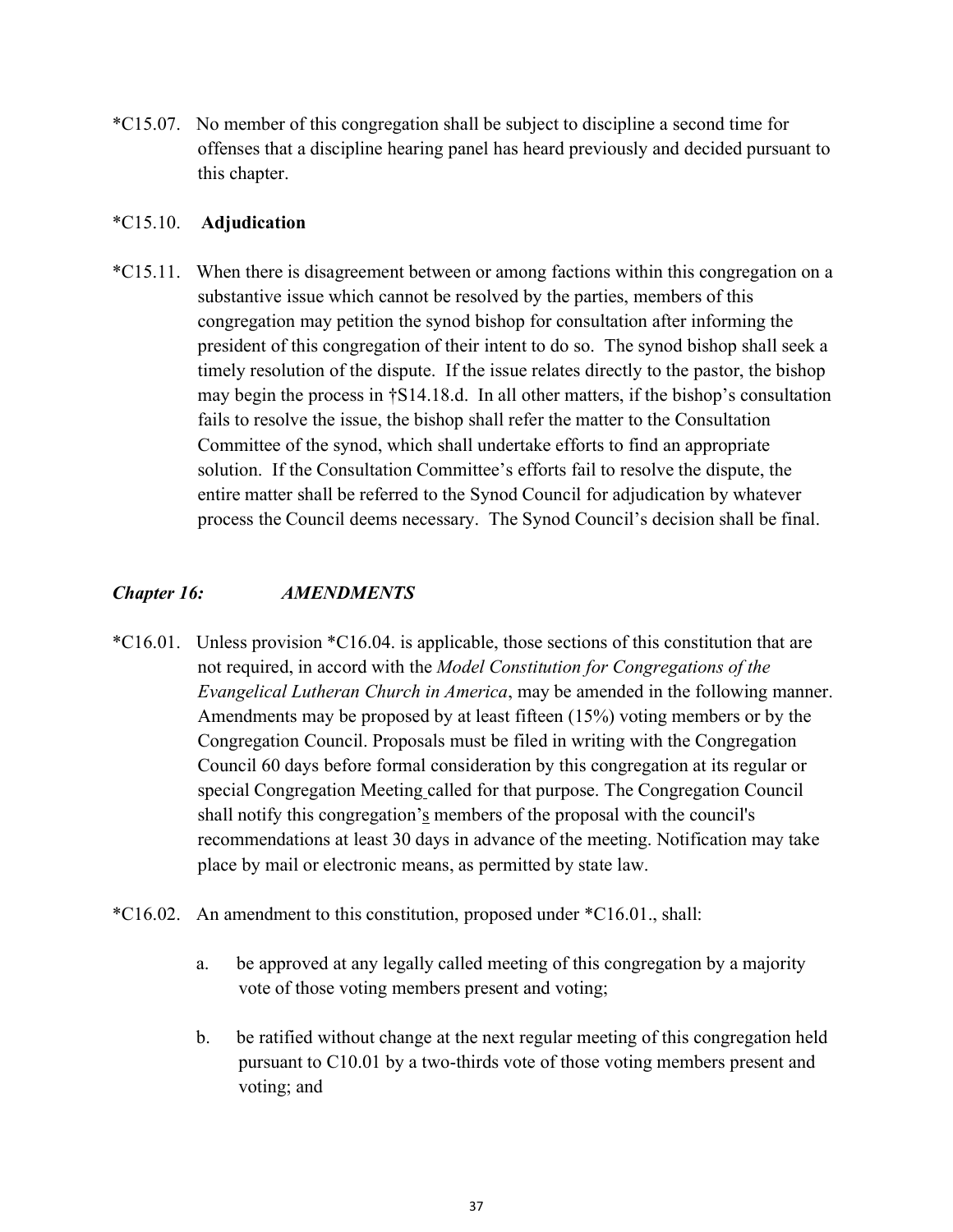- d. have the effective date included in the resolution<sup>1</sup> and noted in the constitution.
- \*C16.03. Any amendments to this constitution that result from the processes provided in \*C16.01. and \*C16.02. shall be sent by the secretary of this congregation to the synod. The synod shall notify this congregation of its decision to approve or disapprove the proposed changes; the changes shall go into effect upon notification that the synod has approved them.
- \*C16.04. This constitution may be amended to bring any section into conformity with a section or sections, either required or not required, of the *Model Constitution for Congregations of the Evangelical Lutheran Church in America* as most recently amended by the Churchwide Assembly. Such amendments may be approved by a majority vote of those voting members present and voting at a legally called meeting of this congregation without presentation at a prior meeting of this congregation, provided that the Congregation Council has submitted by mail or electronic means, as permitted by state law, notice to this congregation of such an amendment or amendments, together with the council's recommendations, at least 30 days prior to the meeting. Upon the request of at least 2 voting members of this congregation, the Congregation Council shall submit such notice. Following the adoption of an amendment, the secretary of this congregation shall submit a copy thereof to the synod. Such provisions shall become effective immediately following a vote of approval.

### *Chapter 17: BYLAWS*

- **\*C17.01.** This congregation may adopt bylaws. No bylaw may conflict with this constitution.
- **\*C17.02.** Bylaws may be adopted or amended at any legally called meeting of this congregation with a quorum present by a two-thirds vote of those voting members present and voting.
- **\*C17.03.** Changes to the bylaws may be proposed by any voting member, provided that such additions or amendments be submitted in writing to the Congregation Council at least 60 days before a regular or special Congregation Meeting called for that purpose. The Congregation Council shall notify this congregation's members of the proposal with the council's recommendations at least 30 days in advance of the Congregation Meeting. Notification may take place by mail or electronic means, as permitted by state law.
- **\*C17.04.** Adopted or amended bylaws shall be sent by the secretary of this congregation to the synod.